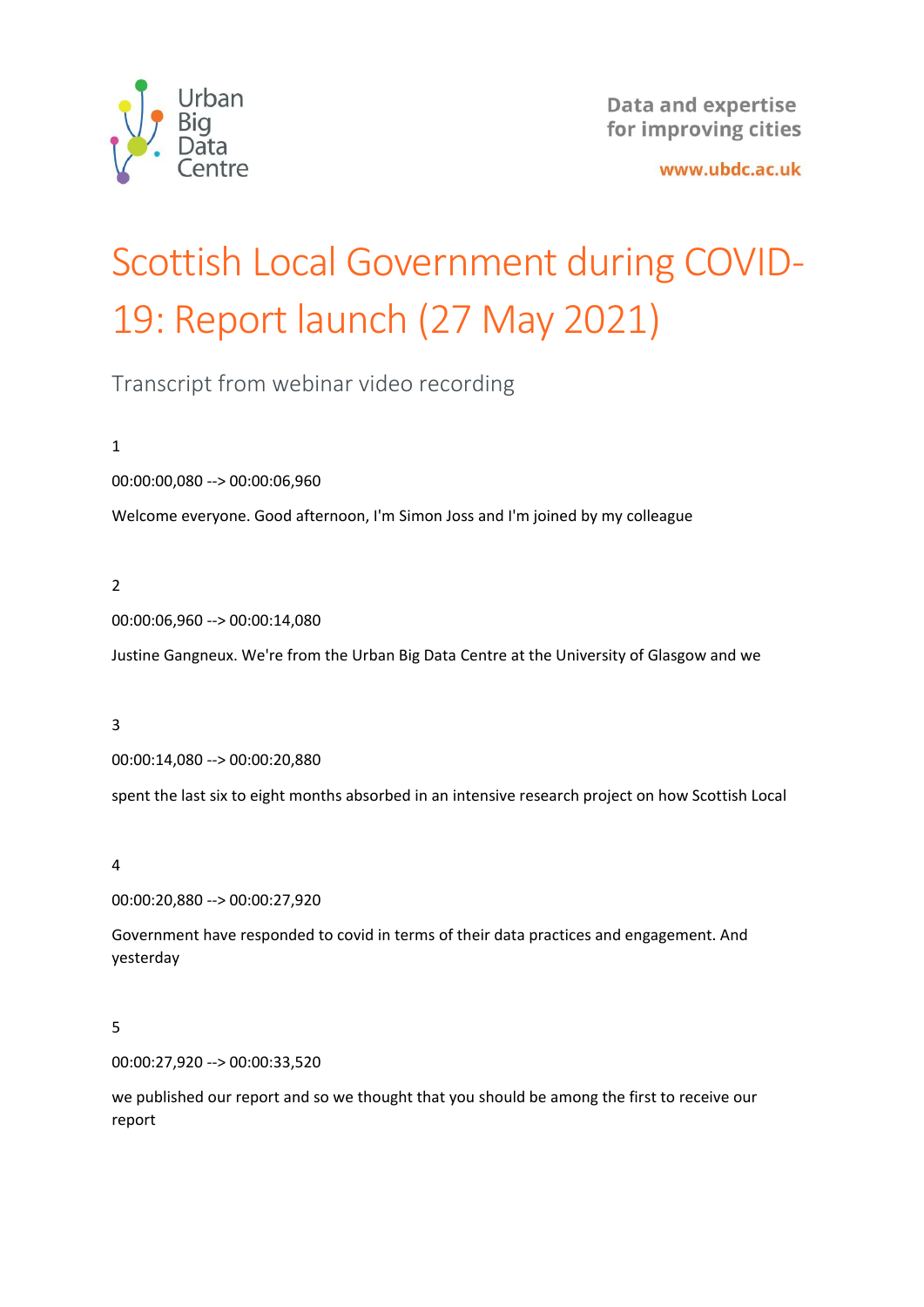

www.ubdc.ac.uk

6

00:00:34,080 --> 00:00:41,840

and to hear our summary of the key findings. Several among you participated in our research

# 7

00:00:41,840 --> 00:00:48,080

and I'd like to take the opportunity to thank you for your participation. So, Justine and I are going

#### 8

00:00:48,080 --> 00:00:56,080

to spend about 25 minutes or so providing you with an overview, a summary of our main findings.

#### 9

00:00:57,520 --> 00:01:02,720

And then we'll follow up with question and answer. Now, I mentioned that this research

#### 10

00:01:02,720 --> 00:01:09,840

was undertaken at the Urban Big Data Centre but it's really important to emphasise

## 11

00:01:09,840 --> 00:01:17,600

that we relied on two essential external support sources. First of all, we benefited from funding

# 12

00:01:17,600 --> 00:01:24,640

from the Economic and Social Research Council, which is part of UK Research and Innovation.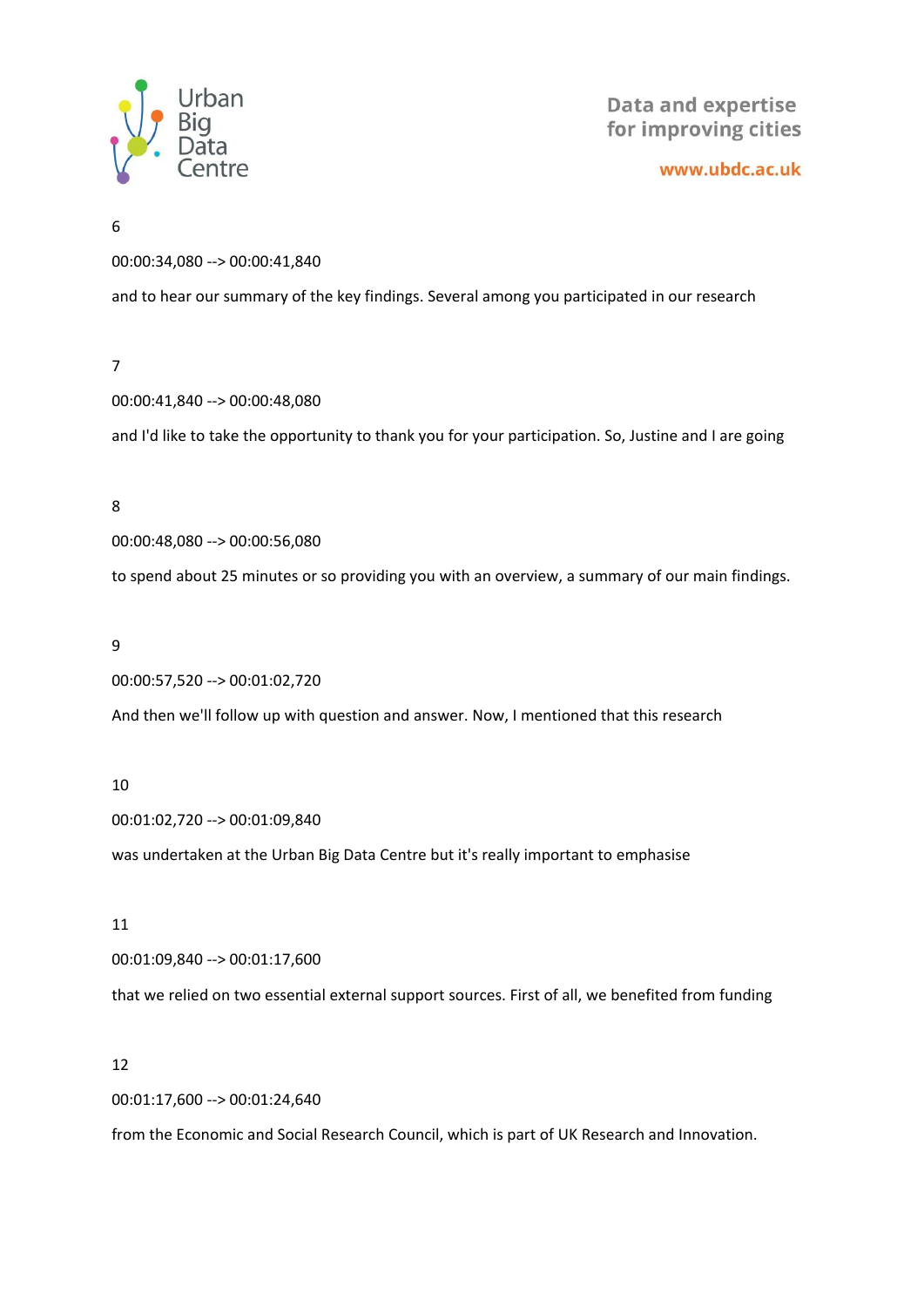

www.ubdc.ac.uk

13

00:01:25,600 --> 00:01:33,200

We've got a couple of participants here and I hope that this report demonstrates how

#### 14

00:01:33,760 --> 00:01:42,480

social sciences can make a useful contribution to understanding data in the context of covid. And

#### 15

00:01:42,480 --> 00:01:48,960

the second external source is the Digital Office. Right from the beginning Justine and I decided that

#### 16

00:01:48,960 --> 00:01:56,560

we didn't want our research only to be relevant to academia but that we wanted it to have a positive

# 17

00:01:56,560 --> 00:02:04,160

impact on data practices and policy and that's why we teamed up with the Digital Office. And I

# 18

00:02:04,160 --> 00:02:10,160

have to say that they were absolutely instrumental, enabling us to conduct our research. So I'd like to

# 19

00:02:10,160 --> 00:02:16,800

take the opportunity in particular to thank Kimberley Hose and Colin Birchenall for their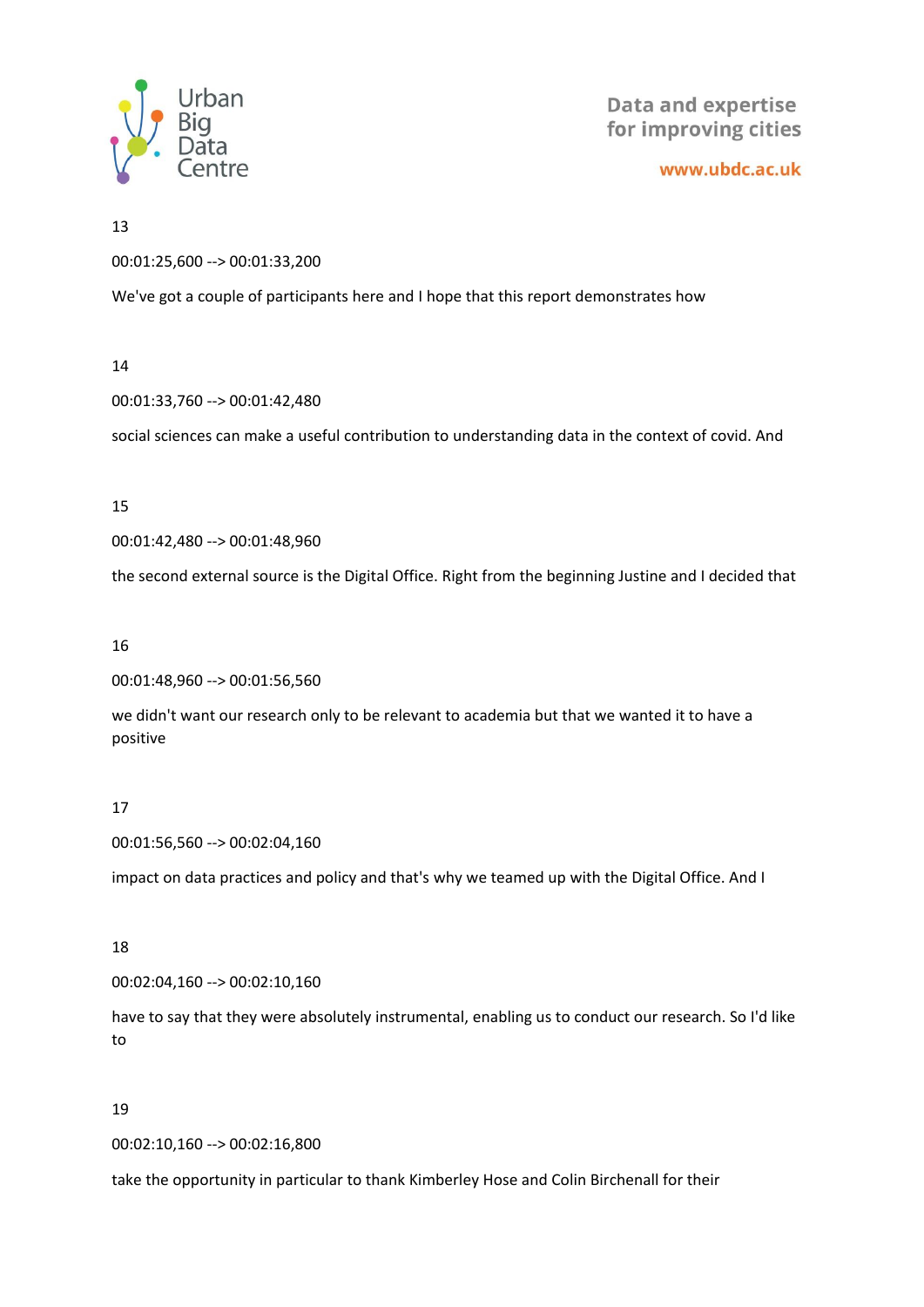

www.ubdc.ac.uk

20

00:02:16,800 --> 00:02:22,880

support. And I believe Colin would like to say a few words, so I now hand over to Colin please.

21

00:02:25,520 --> 00:02:33,360

Thank you Simon and thanks for those kind comments as well. I just want to

22

00:02:33,360 --> 00:02:39,520

first of all thank Simon and Justine for this piece of research and the opportunity

23

00:02:39,520 --> 00:02:48,480

to work with them to undertake the research. We have obviously seen a huge impact in

24

00:02:48,480 --> 00:02:54,160

terms of how we use data within local government and how it's been used to support

25

00:02:55,040 --> 00:03:02,720

the local government and indeed the wider public sector's response to COVID-19. And the collaboration that

26

00:03:02,720 --> 00:03:10,000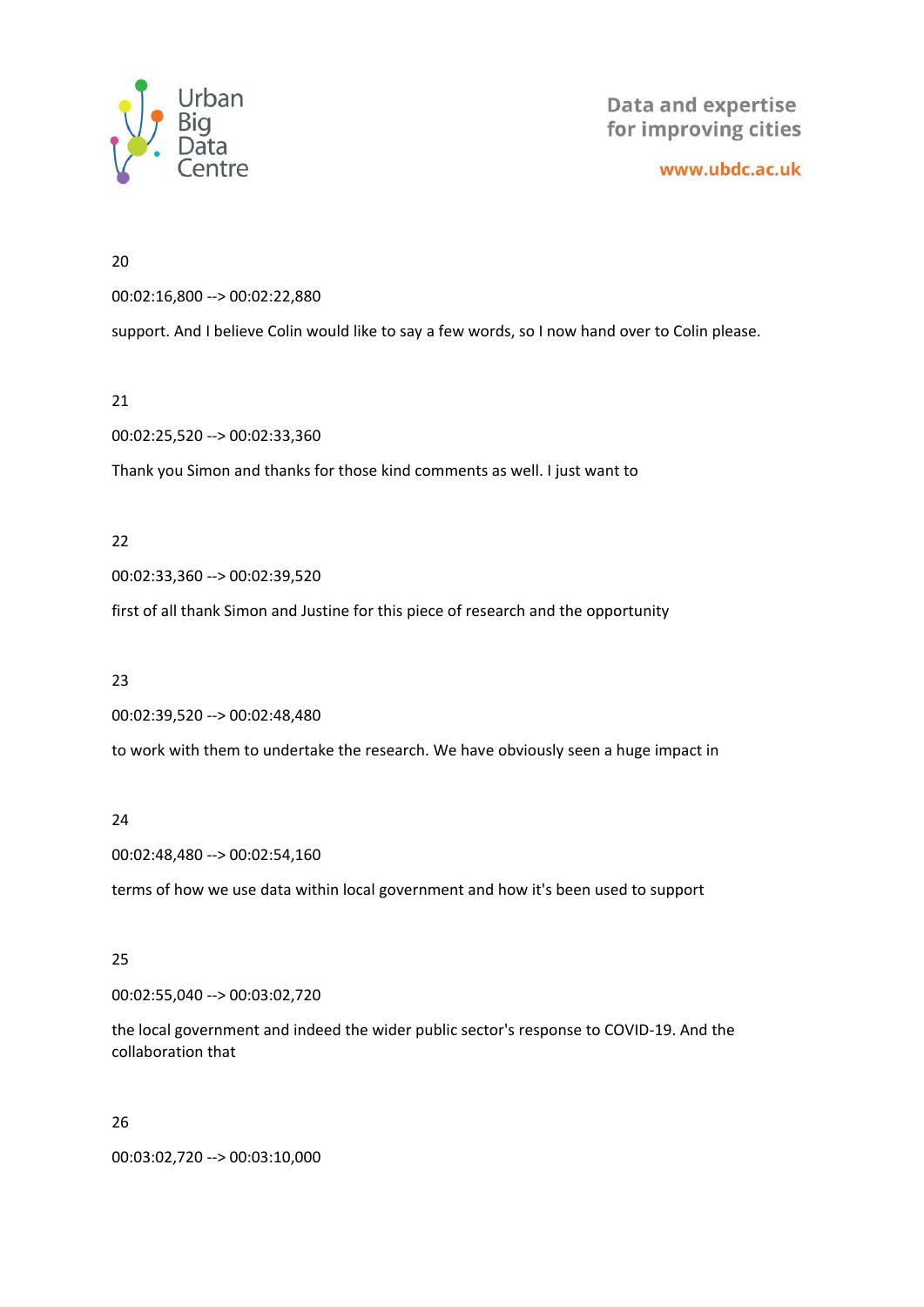

#### www.ubdc.ac.uk

we've seen across the sector and indeed the wider public sector as well. What this research offers

27

00:03:10,000 --> 00:03:20,800

us is an opportunity to draw breath and capture the learning from that experience. And rather

28

00:03:20,800 --> 00:03:29,520

than it being lessons learned that's been prepared by local government itself, it's an external body

#### 29

00:03:31,280 --> 00:03:38,080

that's actually used formal research methods to draw the conclusions of their analysis.

30

00:03:38,960 --> 00:03:48,000

So for me this is a really valuable piece of research. It isn't just some academic research

#### 31

00:03:48,000 --> 00:03:55,600

findings. The recommendations, the findings in this report, I think personally will

# 32

00:03:55,600 --> 00:04:03,600

provide some really valuable references that we could use to inform policy and practice

33

00:04:03,600 --> 00:04:10,240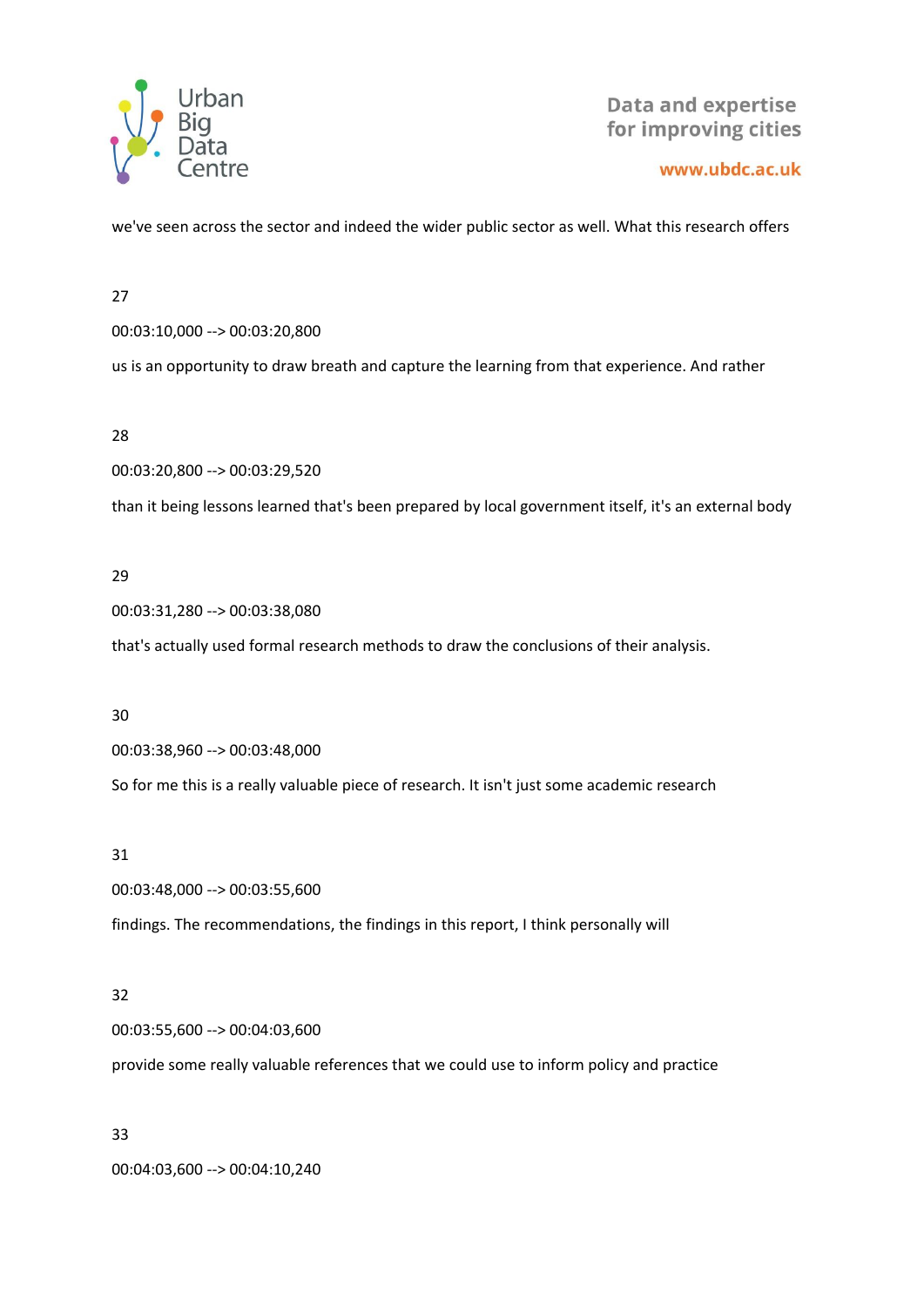

www.ubdc.ac.uk

as Simon has identified. And what I'd like to do now is to start to use this as evidence

34

00:04:11,040 --> 00:04:19,040

for the impact that data has had during the pandemic to help justify

35

00:04:19,040 --> 00:04:26,160

the case for investment in policy and practice around how we make this sustainable.

36

00:04:26,160 --> 00:04:27,865

So thanks Simon.

37

00:04:27,865 --> 00:04:39,360

Thank you very much Colin. And what I now would like to do just in a couple of slides is to give you a little bit more contextual information before Justine will

38

00:04:39,360 --> 00:04:47,280

then start to present the findings. And as we've said the main focus of our research has been

39

00:04:48,160 --> 00:04:56,560

on analysing local government's data practices and engagement during covid and in response to covid.

40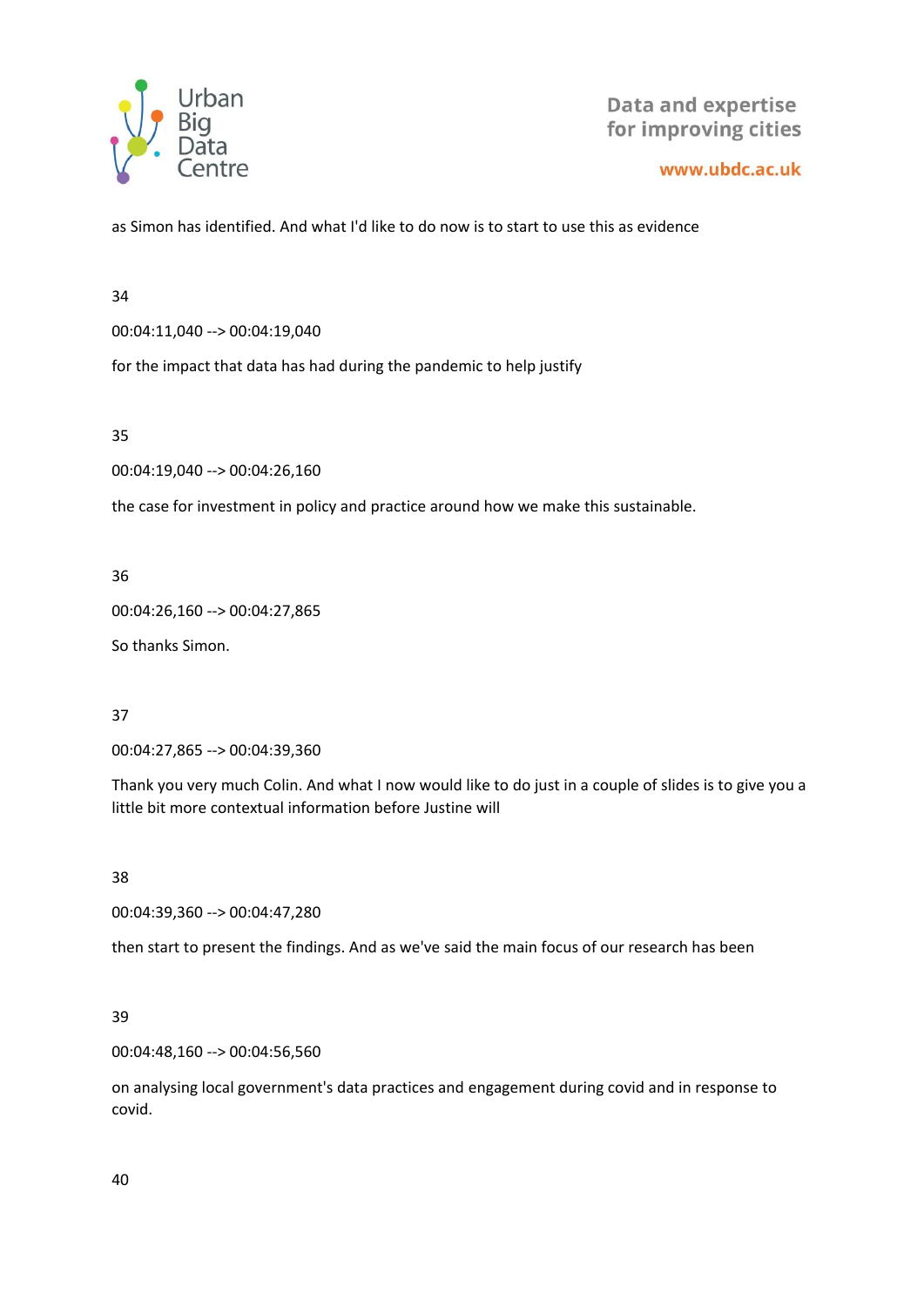

www.ubdc.ac.uk

00:04:57,440 --> 00:05:04,480

And when you look at our report you will see that we've included 15 key findings and we've arranged

41

00:05:04,480 --> 00:05:10,960

these under four overarching themes and you can see them listed here. And this is also how we're

42

00:05:10,960 --> 00:05:19,840

going to structure our presentation now. So we'll start by talking about the experience of

43

00:05:19,840 --> 00:05:28,240

rapid response and innovation on the part of local government with a main focus on public sector data.

# 44

00:05:29,040 --> 00:05:36,960

The second theme then focuses on how existing challenges were amplified as a result

45

00:05:36,960 --> 00:05:44,960

of the crisis. And then we'll turn to the third theme, which has a focus the sharing of data

46

00:05:45,600 --> 00:05:50,240

both within local government, across local government, between local government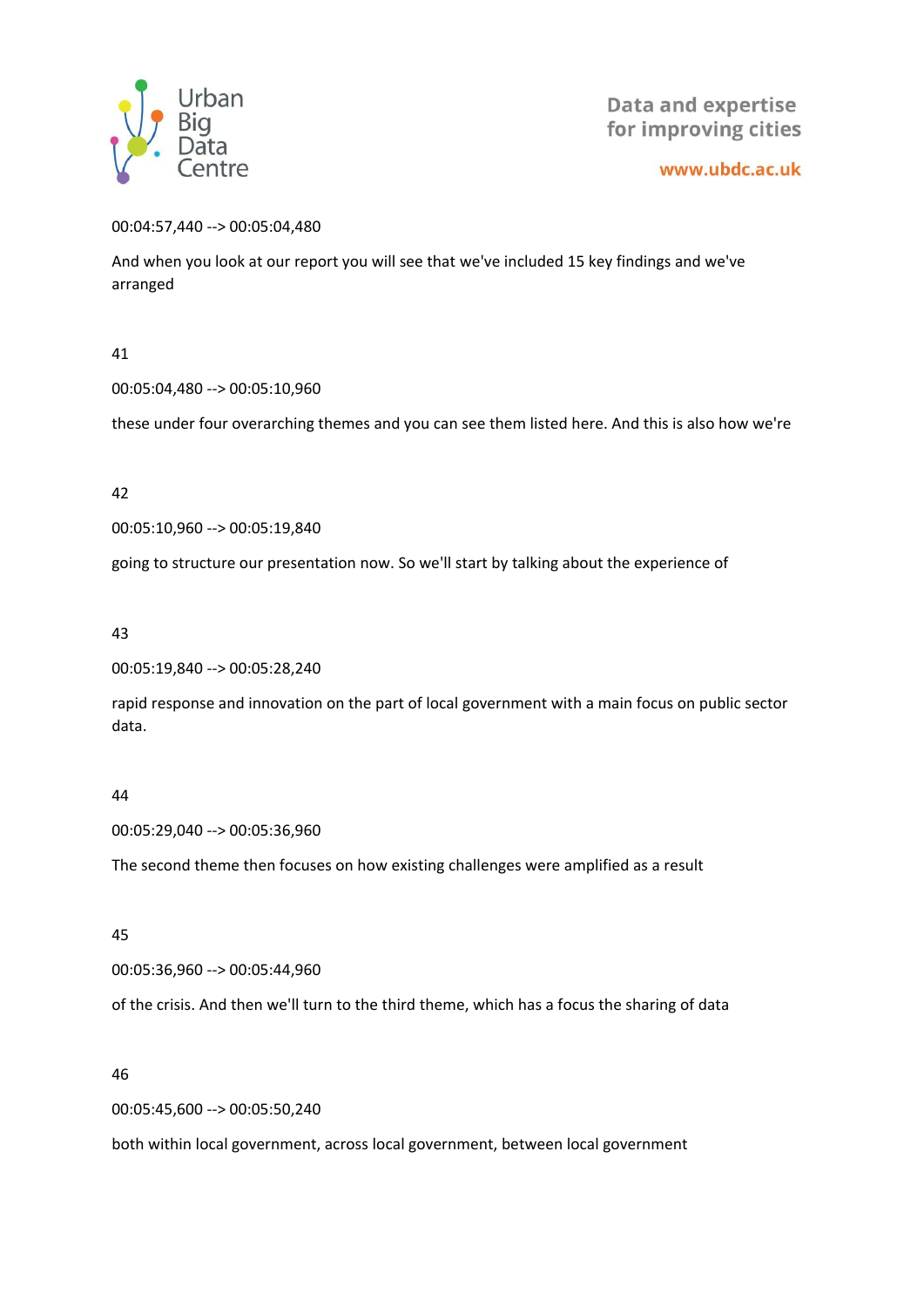

www.ubdc.ac.uk

#### 47

00:05:50,240 --> 00:05:56,000

and other public sector organisations and also between local government and the third sector.

#### 48

00:05:56,560 --> 00:06:03,840

And then in the final theme we want to highlight participant's reflections on what we can learn from

#### 49

00:06:03,840 --> 00:06:10,640

the last 12 months in terms of how we wish to take data practices forward in the future.

# 50

00:06:12,400 --> 00:06:17,920

Just a few words about methodology and again you will find a full write-up in our report.

# 51

00:06:18,640 --> 00:06:24,640

As you can see here, we've used three main tools and we've done so in order

# 52

00:06:24,640 --> 00:06:30,720

to achieve what is sometimes referred to as methodological triangulation. So, using different

# 53

00:06:31,280 --> 00:06:37,680

methodological procedures to generate different sources of data, which then allow us to generate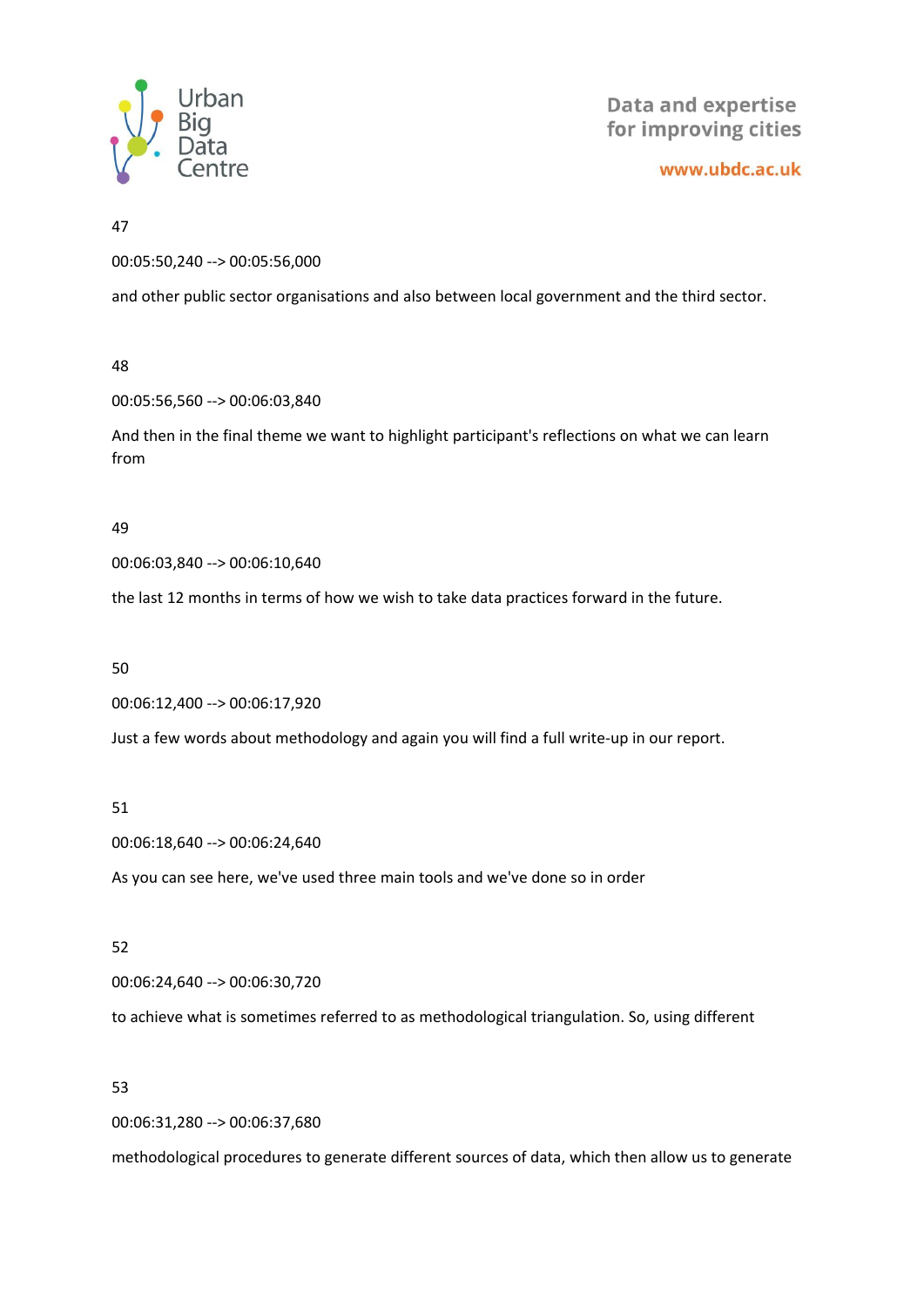

www.ubdc.ac.uk

54

00:06:37,680 --> 00:06:45,680

findings which have validity. So, the three tools that we've used. First of all, a quantitative survey,

55

00:06:46,320 --> 00:06:54,480

which we sent out via the Digital Office to the 32 local authorities. And in each local authority

56

00:06:54,480 --> 00:07:03,440

we invited one participant with a data background and one participant working in the recovery side

57

00:07:03,440 --> 00:07:10,400

of the crisis. And as you can see we had a really tremendously strong response rate, by any standard

58

00:07:10,400 --> 00:07:17,440

an excellent response rate. And of course that's thanks to all the participants. 45 out of the 64

59

00:07:18,320 --> 00:07:24,480

invitees participated and the figure is even more impressive when we look at the overall

60

00:07:24,480 --> 00:07:30,960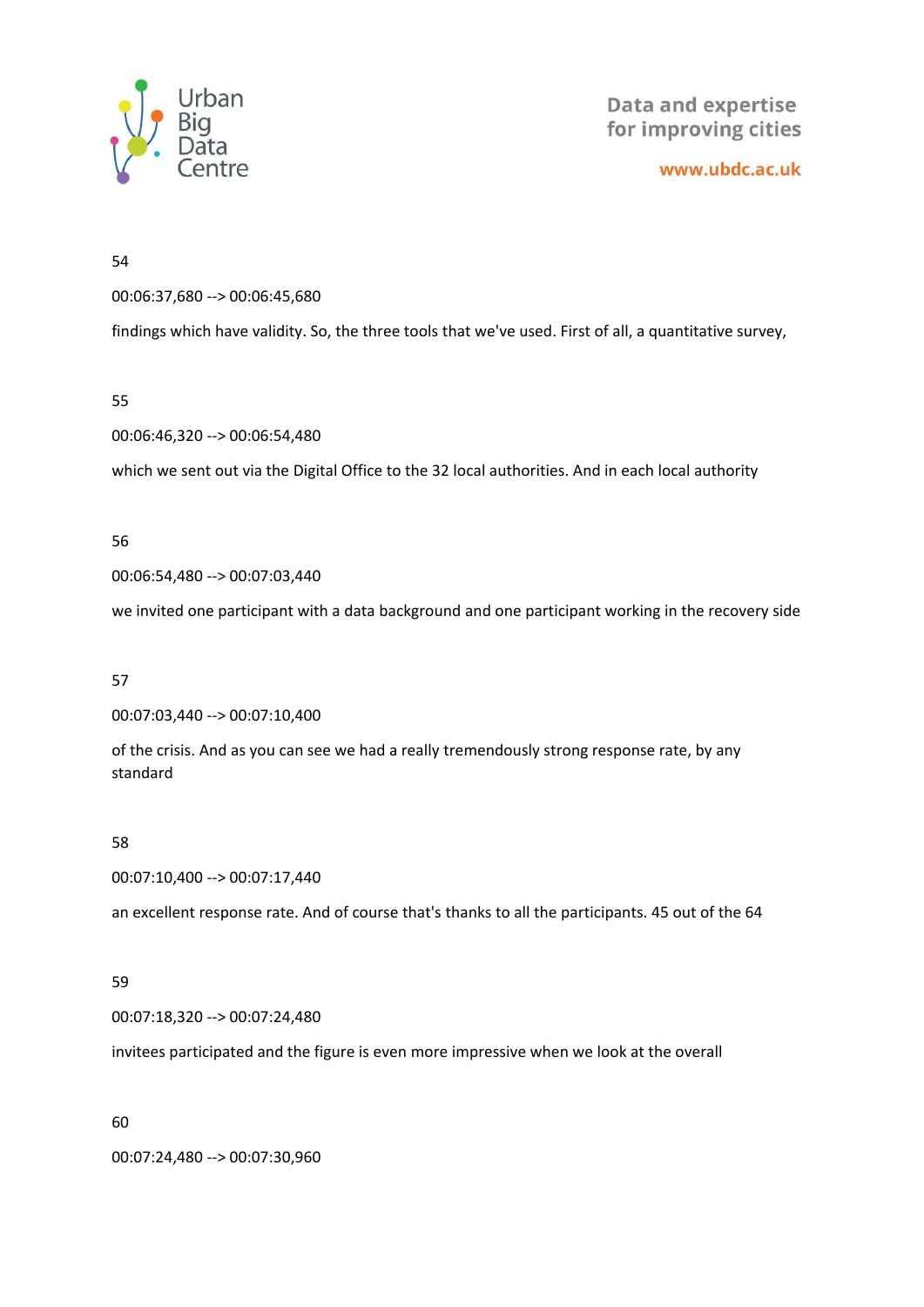

#### www.ubdc.ac.uk

number of participating local authorities, 31 out of 32. And of course I'm not going to

61

00:07:30,960 --> 00:07:38,160

reveal which local authority chose not to participate in the survey. We then complemented

62

00:07:38,160 --> 00:07:47,040

this quantitative method with qualitative insights through a series of focus groups. We had one

# 63

00:07:47,040 --> 00:07:53,120

focus group where we brought together local authority participants in discussion among

# 64

00:07:53,120 --> 00:08:00,160

themselves. And one of the interesting points we wanted to tease out was to see whether there was

65

00:08:00,160 --> 00:08:07,520

any significant difference between the experience of rural local authorities and more

# 66

00:08:07,520 --> 00:08:14,640

urban authorities. And in fact we couldn't really discern any significant difference. A second focus

67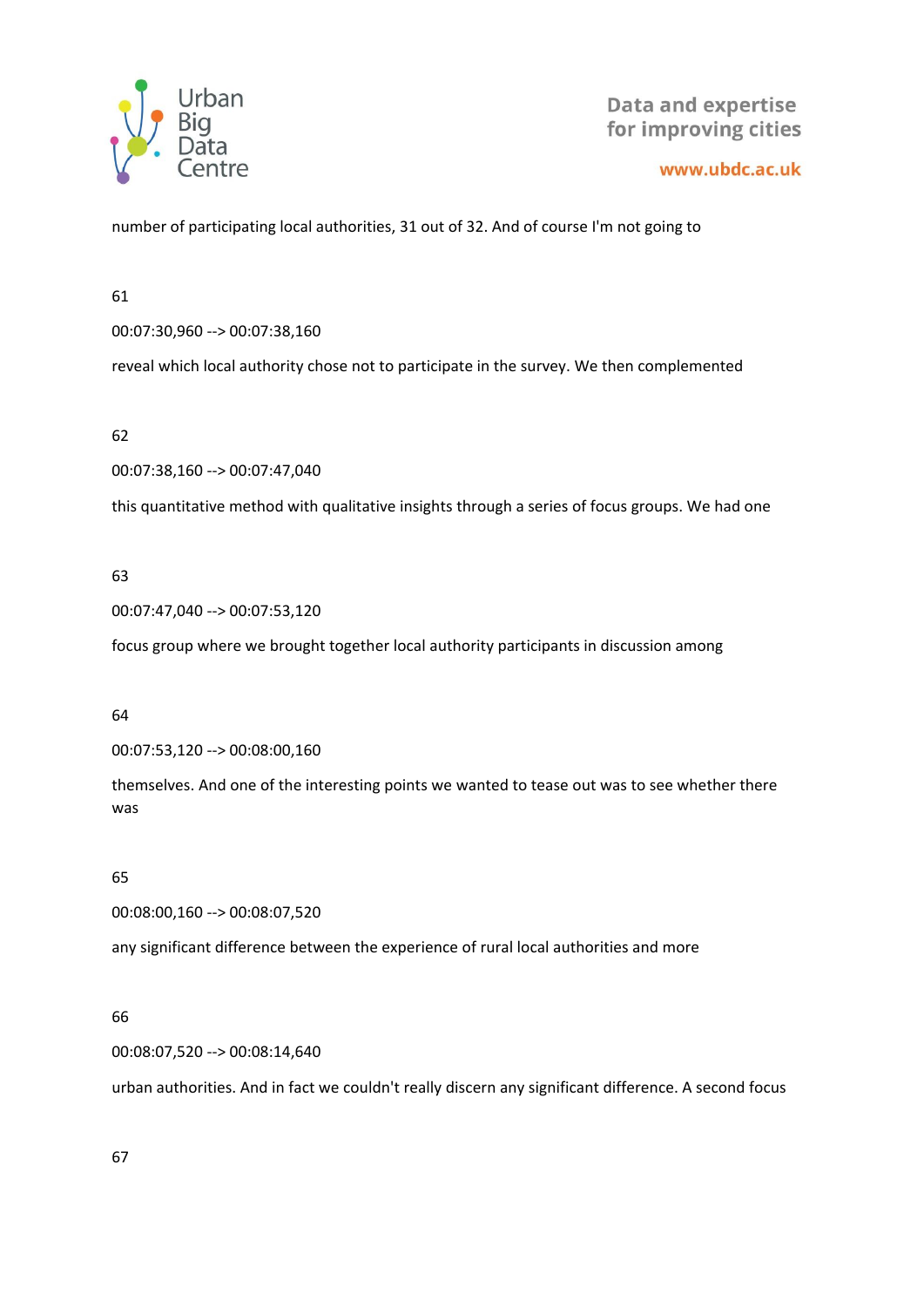

www.ubdc.ac.uk

## 00:08:14,640 --> 00:08:19,920

group brought together local authorities with other public sector organisations.

68

00:08:20,880 --> 00:08:27,200

And here the aim was to really focus on the sharing aspect, data sharing aspect. And then we

69

00:08:27,200 --> 00:08:33,840

ran a third focus group where we brought together local authorities with third sector organisations.

70

00:08:34,400 --> 00:08:41,360

Now in addition to the focus groups we also ran a number of individual expert interviews. And here

# 71

00:08:41,360 --> 00:08:48,800

the aim was to talk to organisations that have a cross-Scottish engagement in the data sphere.

# 72

00:08:48,800 --> 00:08:53,840

So that gives you the overview of the project and I'm now going to hand over to Justine please.

# 73

00:08:57,440 --> 00:09:04,640

Thank you Simon and hi again everyone. So, I'm going to turn to the first theme of our report, our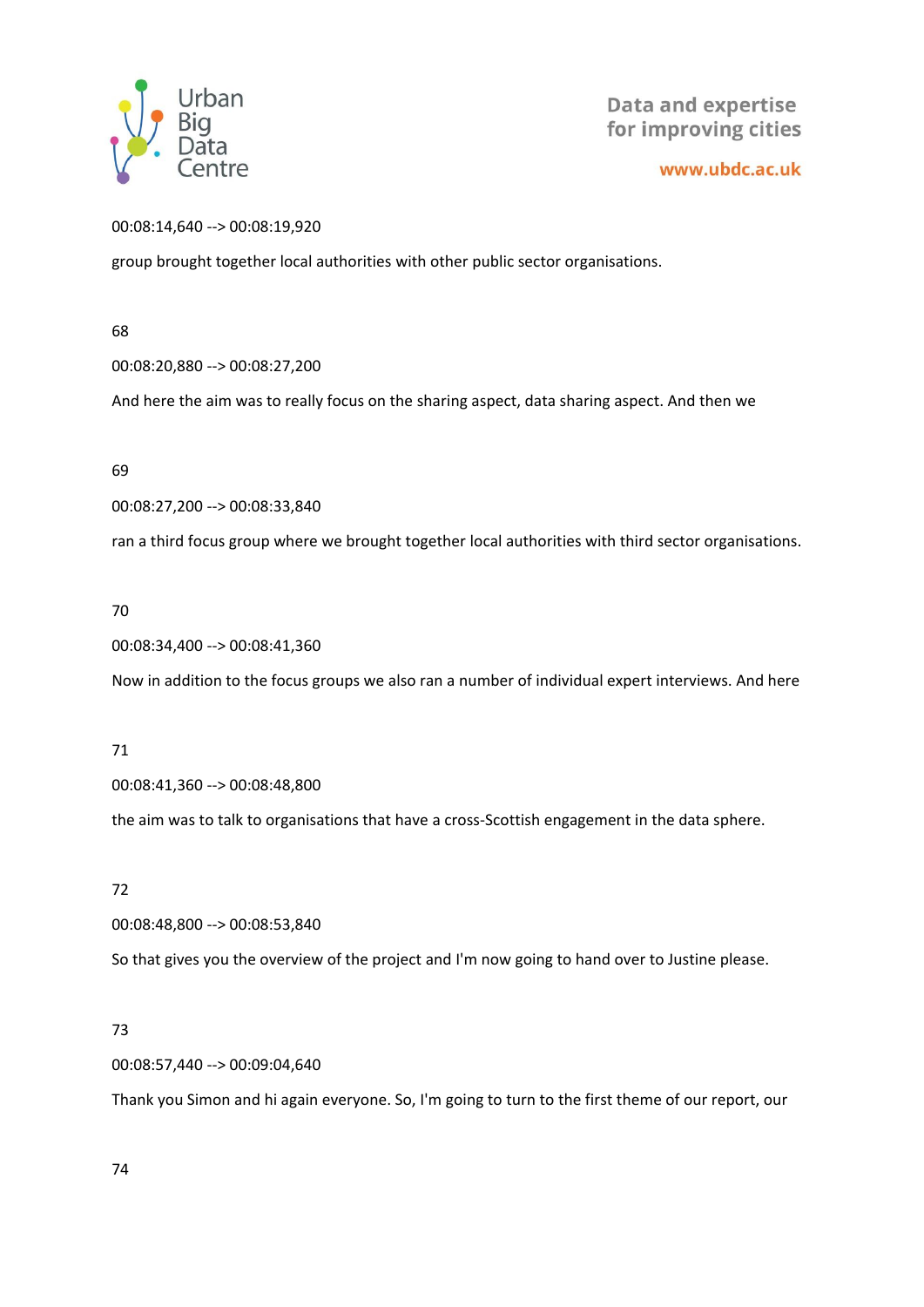

www.ubdc.ac.uk

00:09:04,640 --> 00:09:12,400

research. The first key finding here is around the rapid increase in data demand that local governments

75

00:09:12,400 --> 00:09:19,200

experience of covid and the intensification of the data use. So, you can see that

76

00:09:19,920 --> 00:09:26,400

government have experienced an increase of data sharing both internally in local authorities but

77

00:09:26,400 --> 00:09:33,840

also externally. In the report and in the survey in particular a number of respondents reported the

78

00:09:33,840 --> 00:09:41,280

acquisition of new data and the use of new sources of data. In particular, and obviously, health related

79

00:09:41,280 --> 00:09:49,040

data that was shared by NHS public bodies, which is explained by the nature of the crisis.

80

00:09:49,680 --> 00:09:55,920

And what is also interesting and that comes out from our research is the rapid development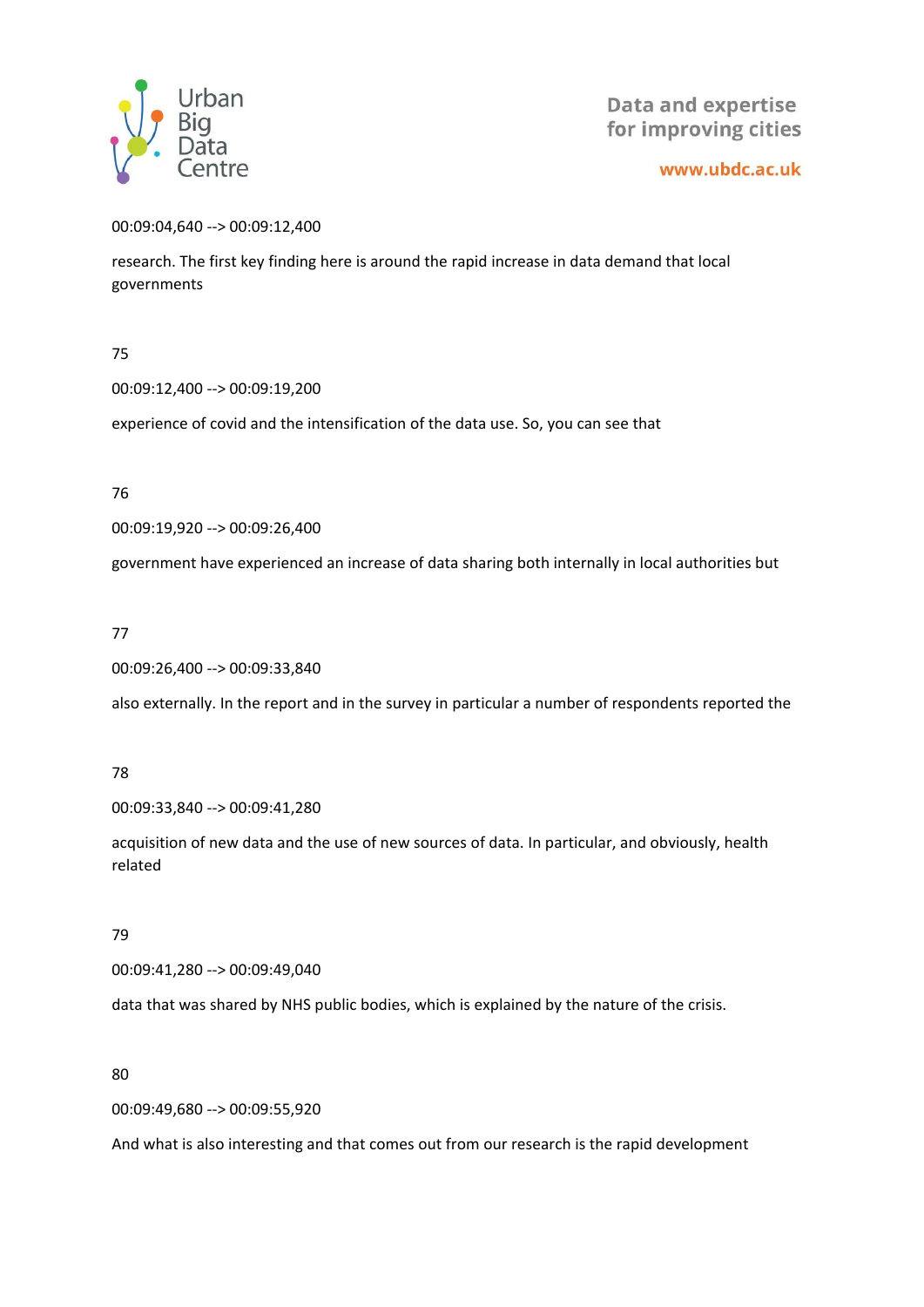

www.ubdc.ac.uk

#### 81

00:09:55,920 --> 00:10:02,960

of innovative solutions to integrate and analyse data by local government and this data was coming

#### 82

00:10:02,960 --> 00:10:09,920

from multiple data sets again internally and externally. And some initiatives were around the

#### 83

00:10:09,920 --> 00:10:17,120

creation of dashboards, others focus more around collaboration and we will touch upon that

#### 84

00:10:17,120 --> 00:10:22,560

later on in the presentation. So, here on the right, just quickly, you have an excerpt from

# 85

00:10:22,560 --> 00:10:28,960

the survey results. So, it's question number six and you can see that 83% of respondents

#### 86

00:10:28,960 --> 00:10:36,000

reported an increase in data sharing internally. 78% reported using new sources of data as well as

# 87

00:10:36,000 --> 00:10:42,560

increasing the use of data visualisation tools. By comparison you can see at the bottom of the table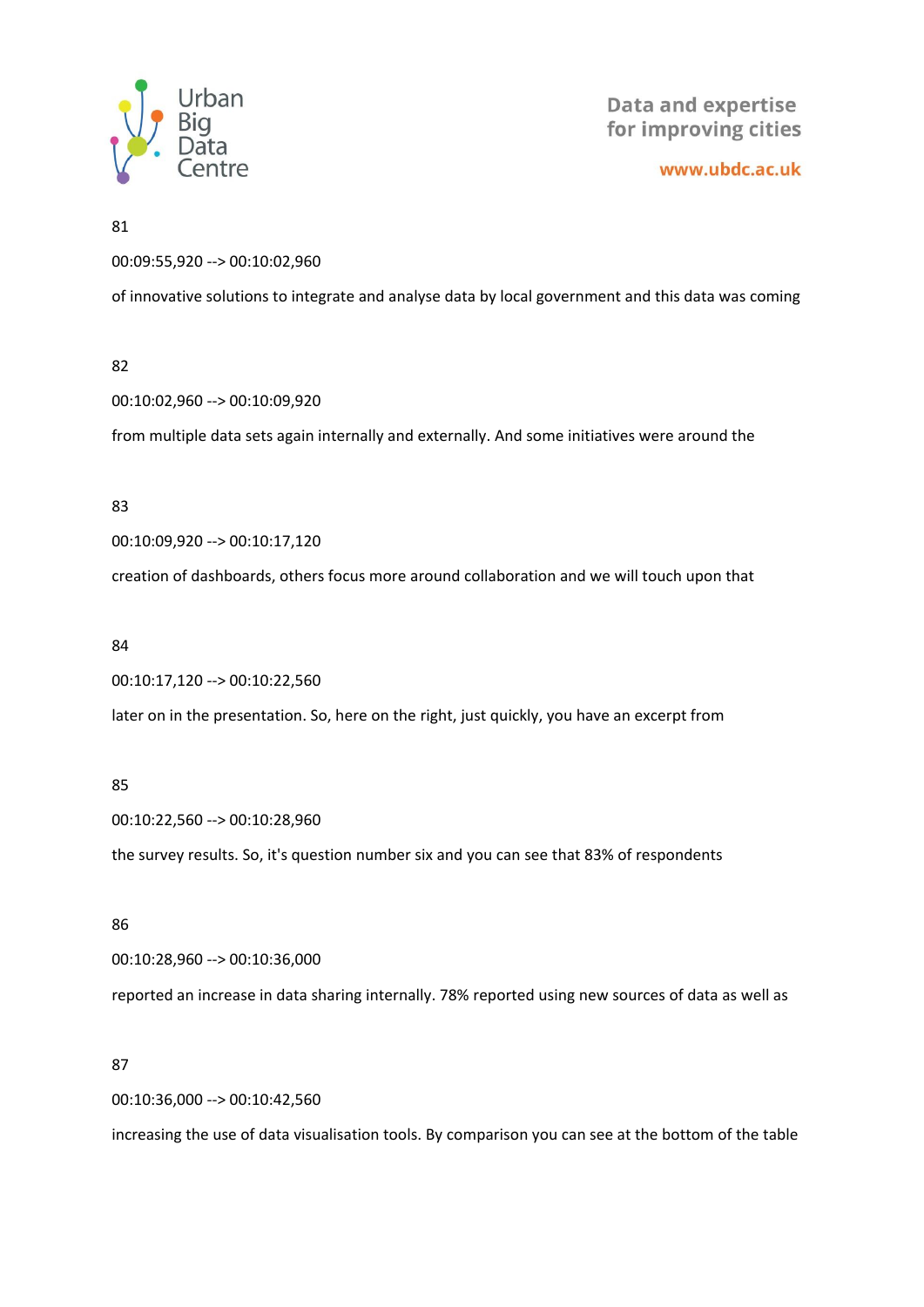

www.ubdc.ac.uk

88

00:10:42,560 --> 00:10:50,320

that only 4% reported the recruitment of additional staff with data expertise. Next

# 89

00:10:50,320 --> 00:10:57,440

slide please, thank you. So, the second key finding of our research is that local government really

# 90

00:10:57,440 --> 00:11:05,760

mobilised existing public sector data and that was to really deliver essential services and to support

# 91

00:11:05,760 --> 00:11:12,160

vulnerable groups. And you can see this in the survey as well, the excerpt is on question number

# 92

00:11:12,160 --> 00:11:21,440

seven here on the table on the right. Where 91% of respondents reported using data to tailor local

# 93

00:11:21,440 --> 00:11:30,080

support an 87% to prioritise essential services. And you can see, by contrast, only 22%

# 94

00:11:30,080 --> 00:11:36,800

of respondents reported using data to measure public compliance with COVID-19 related rules.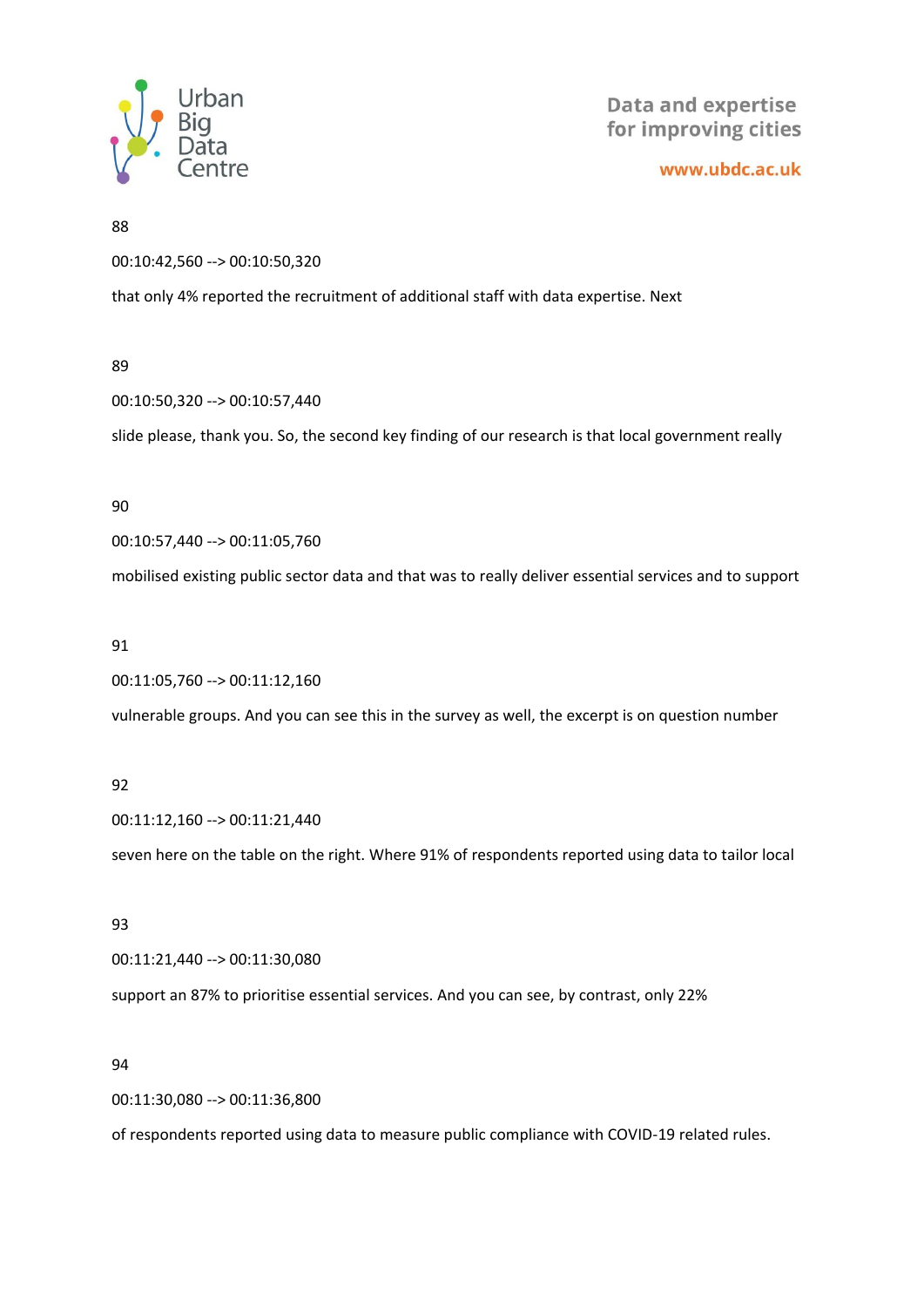

www.ubdc.ac.uk

95

00:11:37,520 --> 00:11:44,960

Really the focus was delivering essential services, identifying the vulnerable groups and supporting

96

00:11:44,960 --> 00:11:52,560

them. So as one participant in the focus group puts it "Initially, we needed to get off-

97

00:11:52,560 --> 00:11:58,640

the-ground data in terms of how did we record what people were requiring. Particularly in relation to

98

00:11:58,640 --> 00:12:05,200

food and pharmacy and medicine and any other needs". So really the focus was on public sector data to

99

00:12:05,200 --> 00:12:13,920

deliver services. Next slide please. So while we've seen the mobilisation of public sector

#### 100

00:12:13,920 --> 00:12:22,080

data in response to COVID-19, we have seen an only limited use of novel data and we understand by novel

101

00:12:22,080 --> 00:12:30,480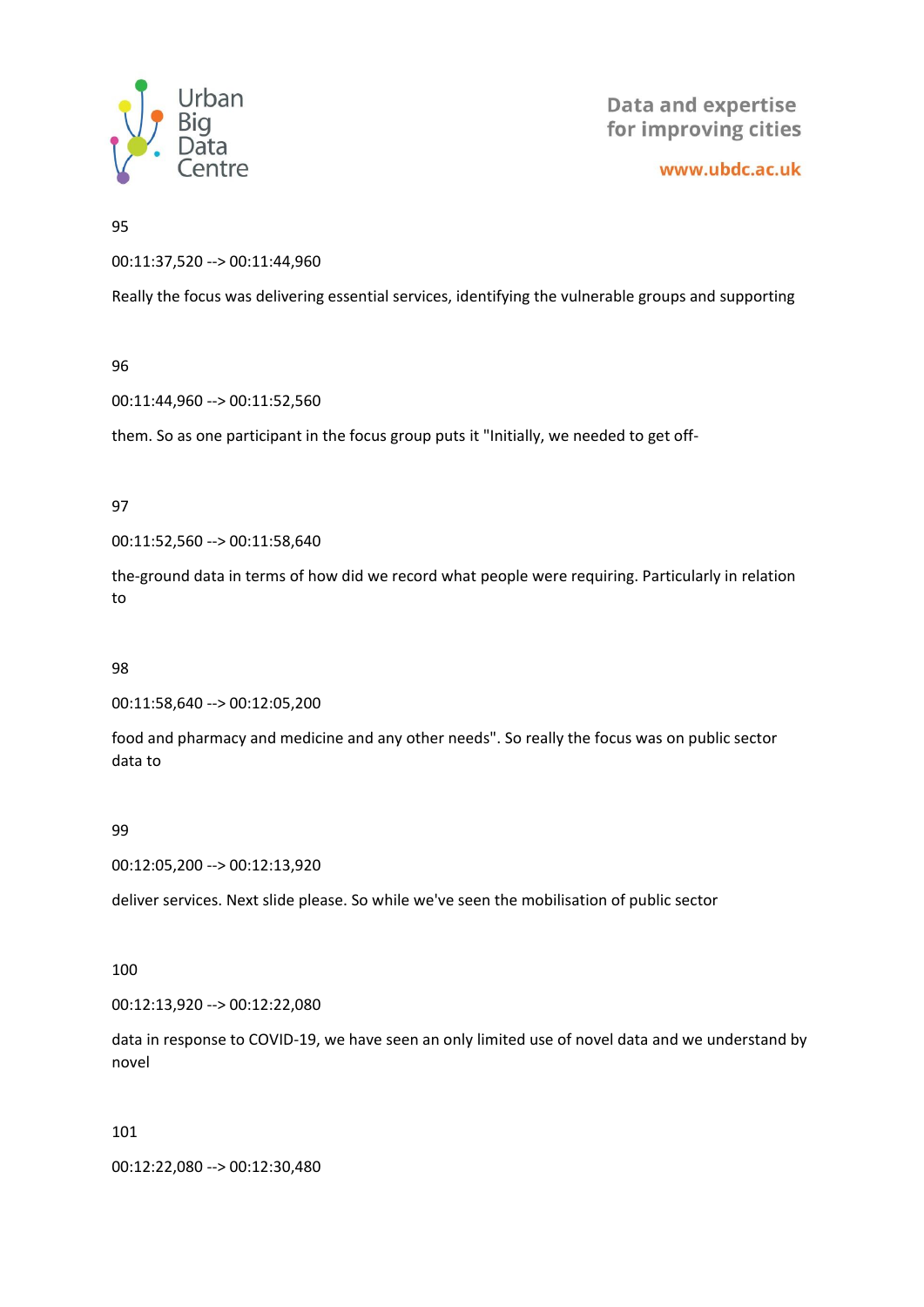

www.ubdc.ac.uk

data, digital data that is generated via a user application or forms, such as social media data

102

00:12:30,480 --> 00:12:36,800

or generated via connected infrastructure and internet of things such as sensor data.

103

00:12:37,760 --> 00:12:44,640

The research really shows only a limited use of this data for or to respond to COVID-19.

104

00:12:45,280 --> 00:12:52,240

As one participant puts it "novel data is not an area we did a lot of analytics in". And this was

105

00:12:52,240 --> 00:13:00,800

corroborated in our survey as you can see in the bar chart graph, 36% of participants actually

106

00:13:00,800 --> 00:13:09,840

reported using none of the above so no novel type of data in response to COVID-19. And 25% use social

107

00:13:09,840 --> 00:13:16,640

media data and only 4% crowdsourced data, cellular data. While there was a limited use

108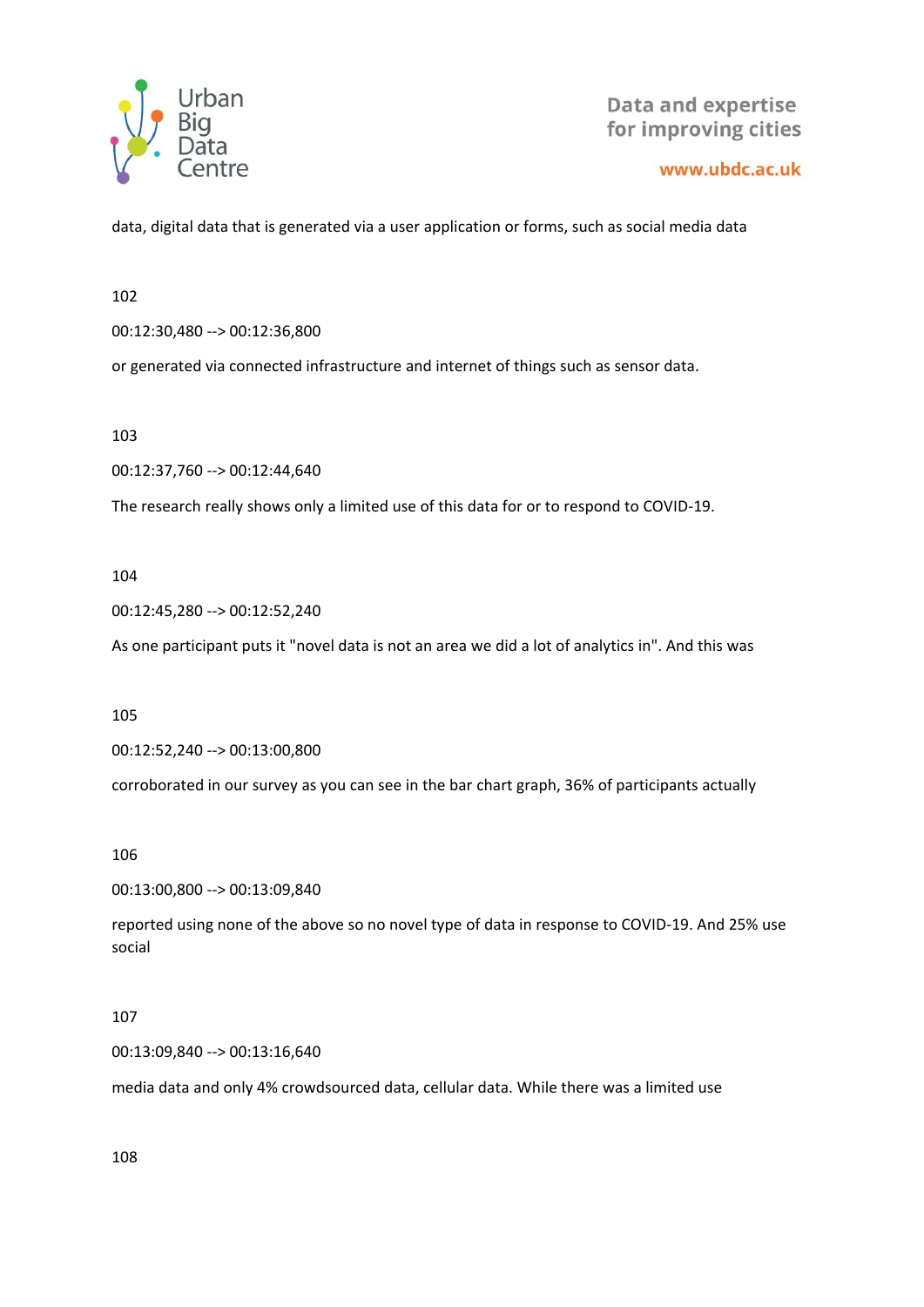

www.ubdc.ac.uk

00:13:16,640 --> 00:13:22,640

of novel data participants across the board, so in interviews, in focus groups as well as in the survey

109

00:13:23,200 --> 00:13:30,000

recognised the potential of this type of data. For example 62% of participants

110

00:13:30,000 --> 00:13:36,080

in the survey stated that novel data would become quite or very important in the coming period. So

111

00:13:36,080 --> 00:13:41,520

there was an expectation of future relevance for this type of data. And I will hand it back to Simon

112

00:13:41,520 --> 00:13:45,360

for our theme number two.

113

00:13:45,360 --> 00:13:47,840

Thank you very much. So the second theme is interested in exploring

114

00:13:48,880 --> 00:13:56,480

challenges naturally as local government engaged more in data practices

115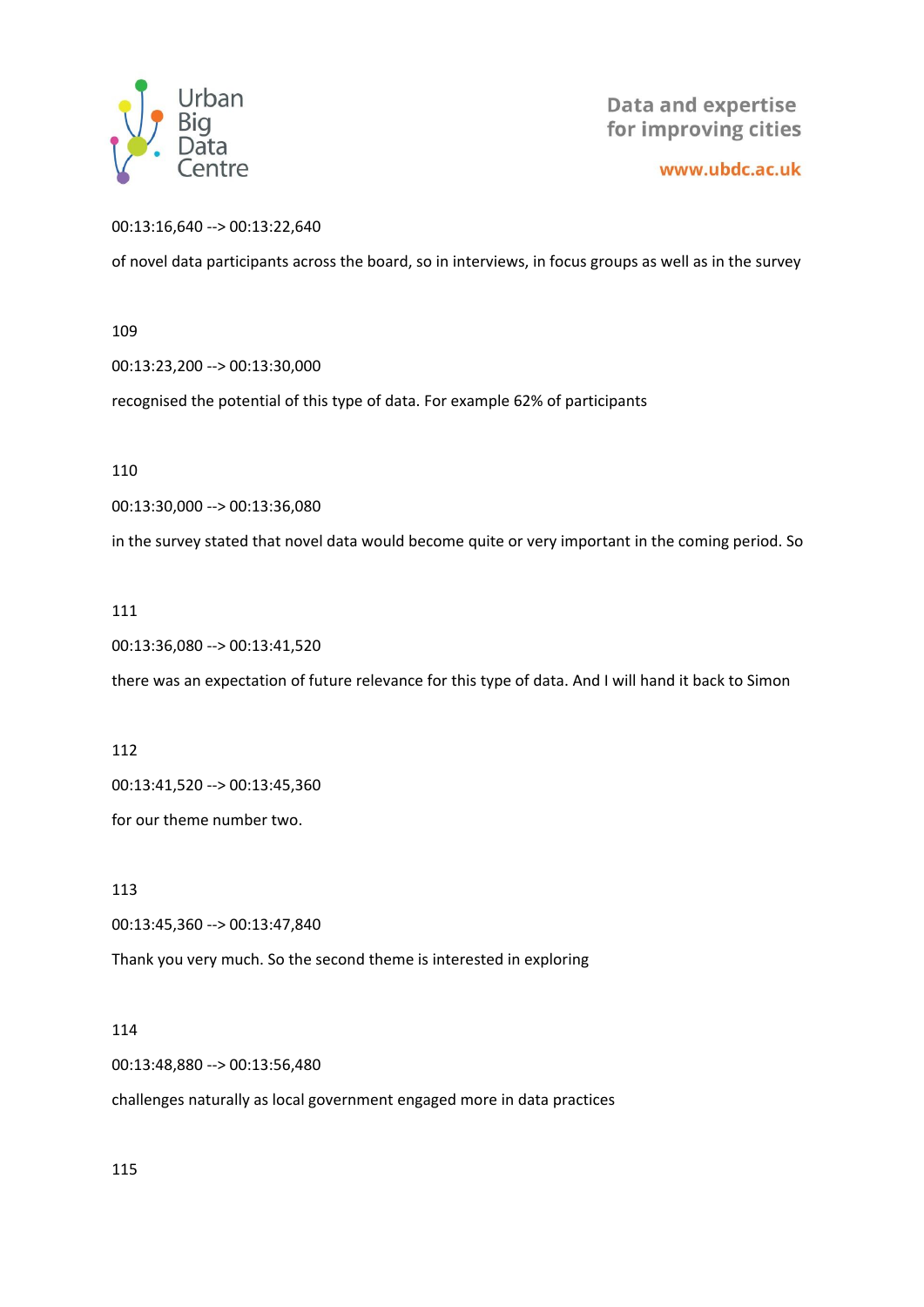

www.ubdc.ac.uk

00:13:56,480 --> 00:14:02,640

rising demands and uses. They inevitably encountered some challenges and difficulties on

116

00:14:02,640 --> 00:14:08,800

the way and we were interested in exploring with them what these challenges were and what kind of

117

00:14:08,800 --> 00:14:15,840

innovative responses they came up with. And first of all looking on the left of the slide

118

```
00:14:16,560 --> 00:14:23,440
```
participants highlighted three types of challenges, starting with the

119

00:14:23,440 --> 00:14:30,320

quality of data. So here the message is that we cannot assume as a matter of course that the

120

00:14:30,320 --> 00:14:37,520

quality of data is necessarily assured. But instead what participants highlighted was that often

121

00:14:38,480 --> 00:14:46,240

data sets might be, or data contained within data sets, might be partially inaccurate. It might be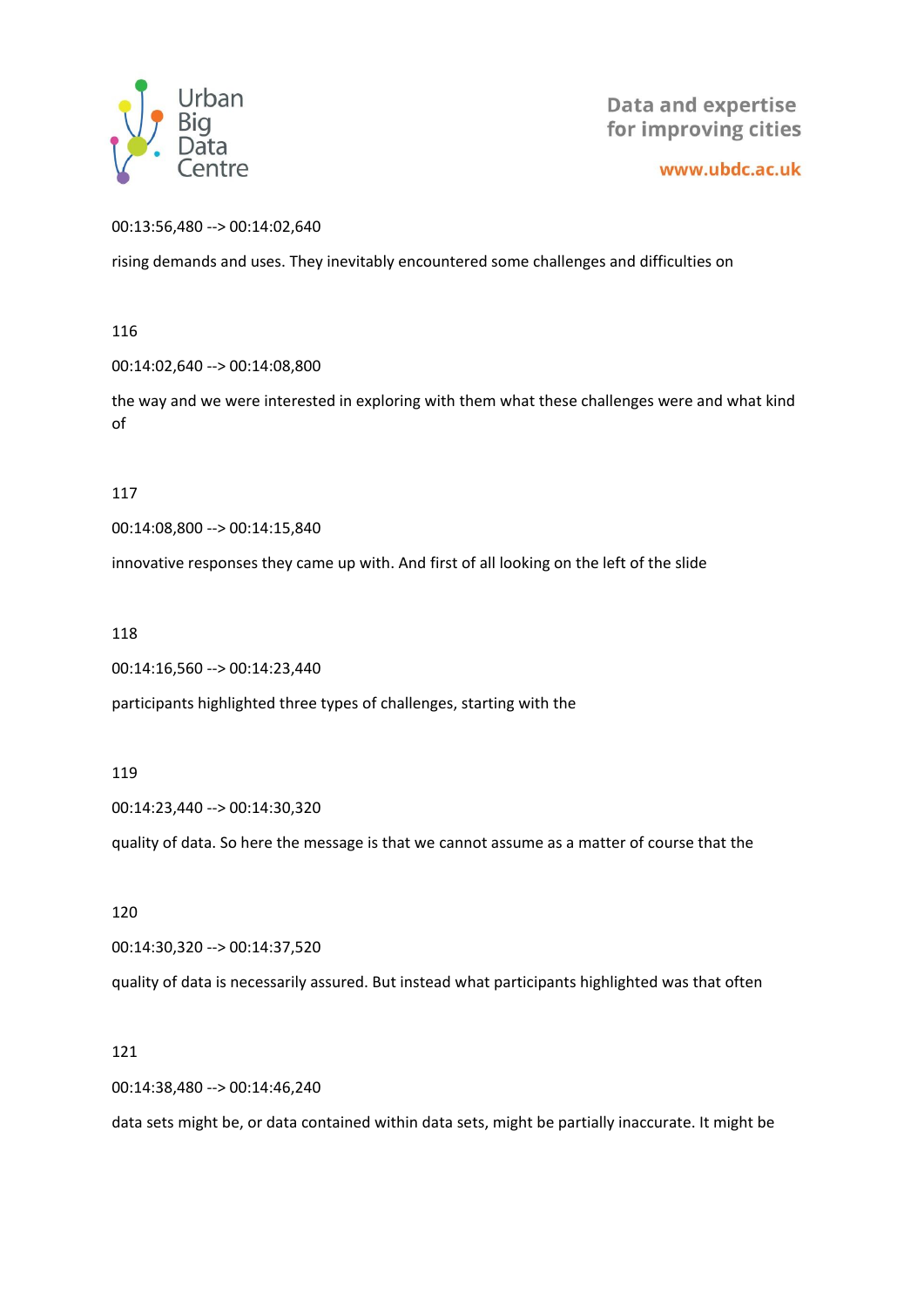

www.ubdc.ac.uk

#### 122

00:14:46,240 --> 00:14:54,400

partially incomplete or there might be duplicate data. And so a great effort has to go into the

#### 123

00:14:54,400 --> 00:15:01,840

cleansing of data. So data quality cannot be taken as a matter of course. It has to be generated first.

#### 124

00:15:02,720 --> 00:15:09,520

A second challenge relates to the sharing of data and here, time and again, participants

#### 125

00:15:10,320 --> 00:15:16,880

flagged up the importance of common identifiers and that sometimes these common identifiers

#### 126

00:15:16,880 --> 00:15:24,560

weren't readily available. And so the future focus has to be on making sure that there are these

#### 127

00:15:24,560 --> 00:15:31,920

common identifiers, which allow data within an organisation but also across organisations to

#### 128

00:15:31,920 --> 00:15:41,360

be shared more readily. And related to that more broadly the need for templates for standardised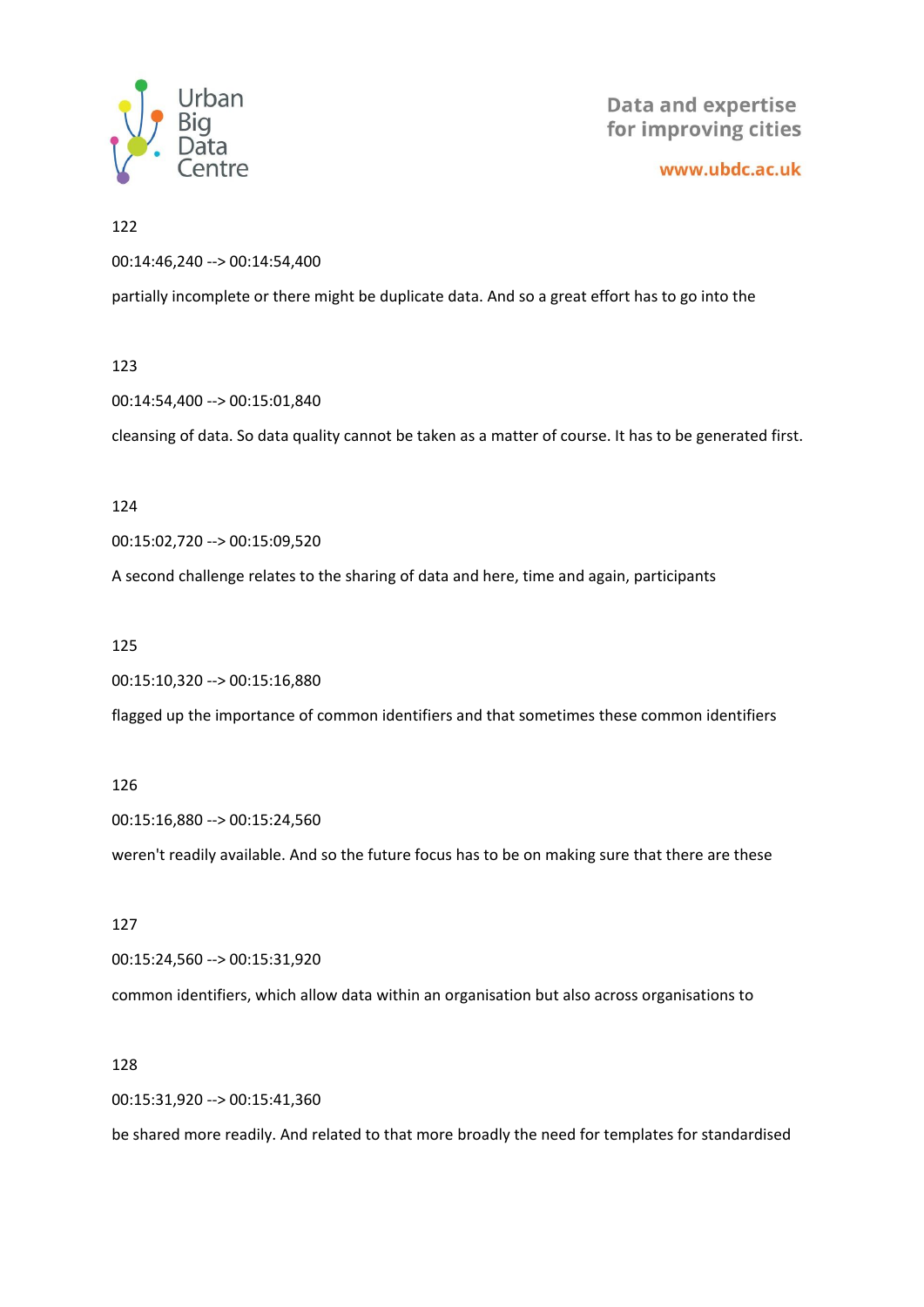

www.ubdc.ac.uk

129

00:15:42,000 --> 00:15:52,560

data standards so that the sharing process can be made more easy. And the third challenge they

#### 130

00:15:52,560 --> 00:16:00,000

highlighted was some of the legacy systems. Legacy systems that were actually still in use

#### 131

00:16:00,000 --> 00:16:05,840

but which weren't necessarily compatible with more recent systems. So again that is something that

# 132

00:16:06,480 --> 00:16:13,040

needs addressing. And in terms of a wider context, participants highlighted that of course this takes

#### 133

00:16:13,040 --> 00:16:19,680

place within a local government context and local governments are complex organisations, necessarily

#### 134

00:16:19,680 --> 00:16:28,080

so because they deliver quite a diverse range of public services. So the sharing within a local

#### 135

00:16:28,640 --> 00:16:35,520

authority, but also across local authorities, is something that really has to be developed. And we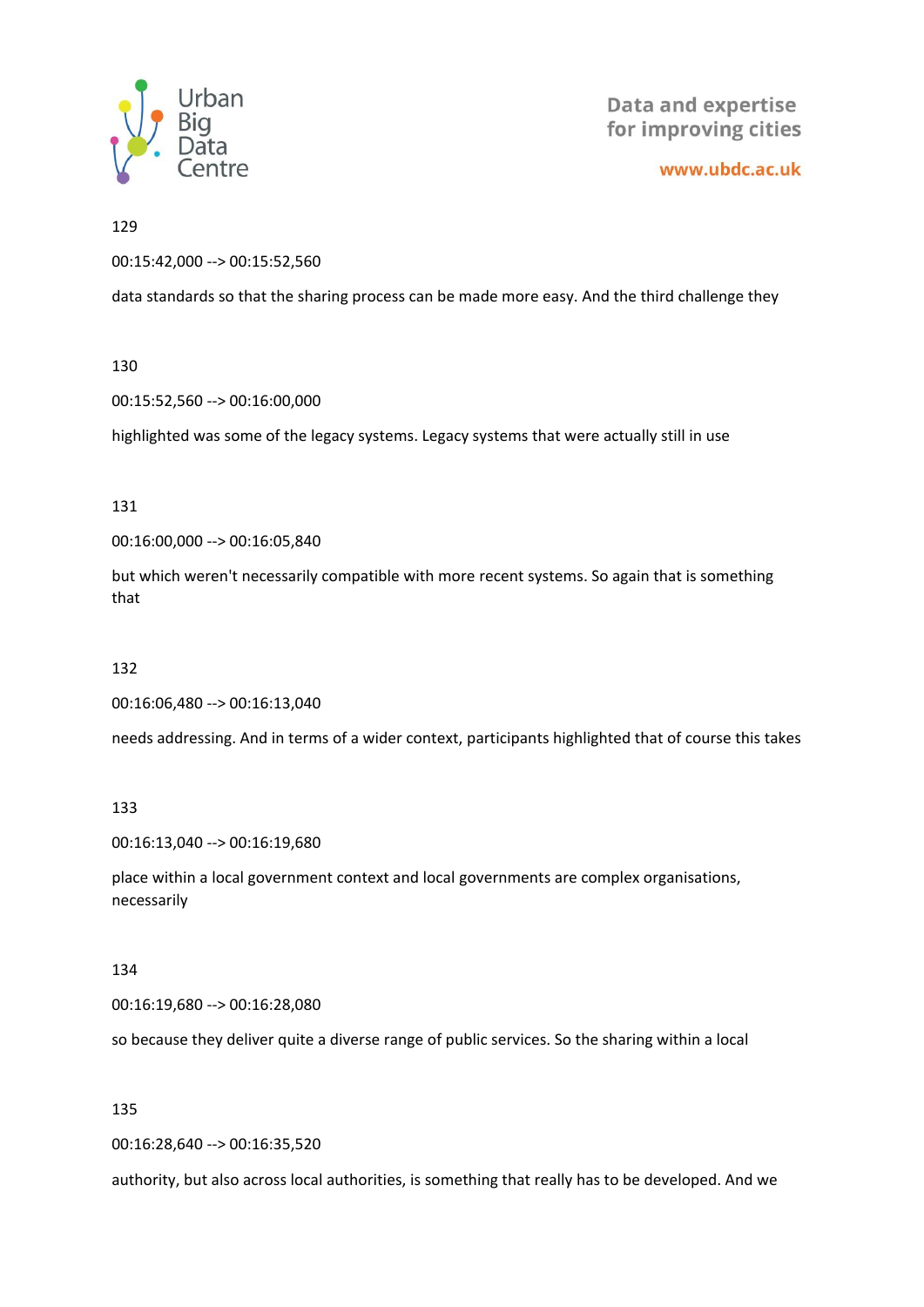

www.ubdc.ac.uk

#### 136

00:16:35,520 --> 00:16:42,080

can see these findings also reflected here on the right. This is from the survey question number 17

#### 137

00:16:42,640 --> 00:16:49,520

where we asked respondents to rank different challenges. And here you can see the different

#### 138

00:16:49,520 --> 00:16:56,400

challenges and the relative ranking. So, for example, integrating data, data matching and

#### 139

00:16:56,400 --> 00:17:03,600

interoperability as well as ensuring data quality were ranked as being particularly challenging.

#### 140

00:17:03,600 --> 00:17:10,080

More so than, for example, at the bottom of the table GDPR compliance or data security.

#### 141

00:17:12,800 --> 00:17:20,480

Now participants also spoke to the criticality of improving skills and related debates about

#### 142

00:17:20,480 --> 00:17:28,320

targeted investment. So participants distinguished between different kinds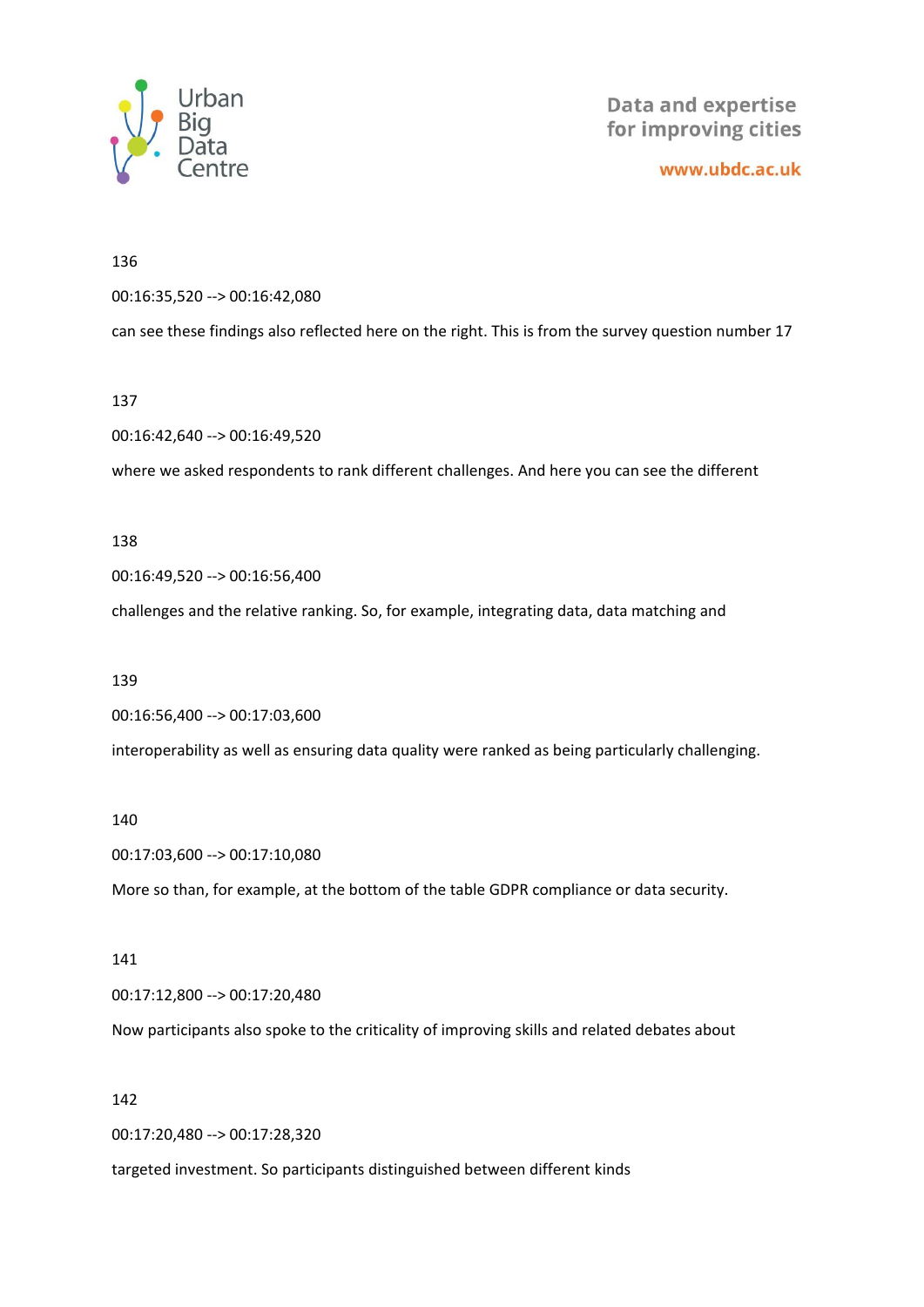

www.ubdc.ac.uk

143

00:17:28,320 --> 00:17:34,880

of skills needed in order to succeed with data engagement and practices. First of all, there are

144

00:17:34,880 --> 00:17:41,680

of course technical skills and data know-how so participants highlighted analytical skills,

145

00:17:41,680 --> 00:17:47,280

technical skills to integrate data, as well as the ability to use particular technical

146

00:17:47,280 --> 00:17:54,160

software. So that's one type of skills where there is a need for development. But participants also

#### 147

00:17:54,160 --> 00:18:00,320

highlighted the importance of broader data literacy, which goes beyond the technical.

#### 148

00:18:00,320 --> 00:18:06,880

Which relates to a broader appreciation and understanding of data within an organisation and

149

00:18:06,880 --> 00:18:14,640

across organisations. And so this relates not just to data specialists but also to decision makers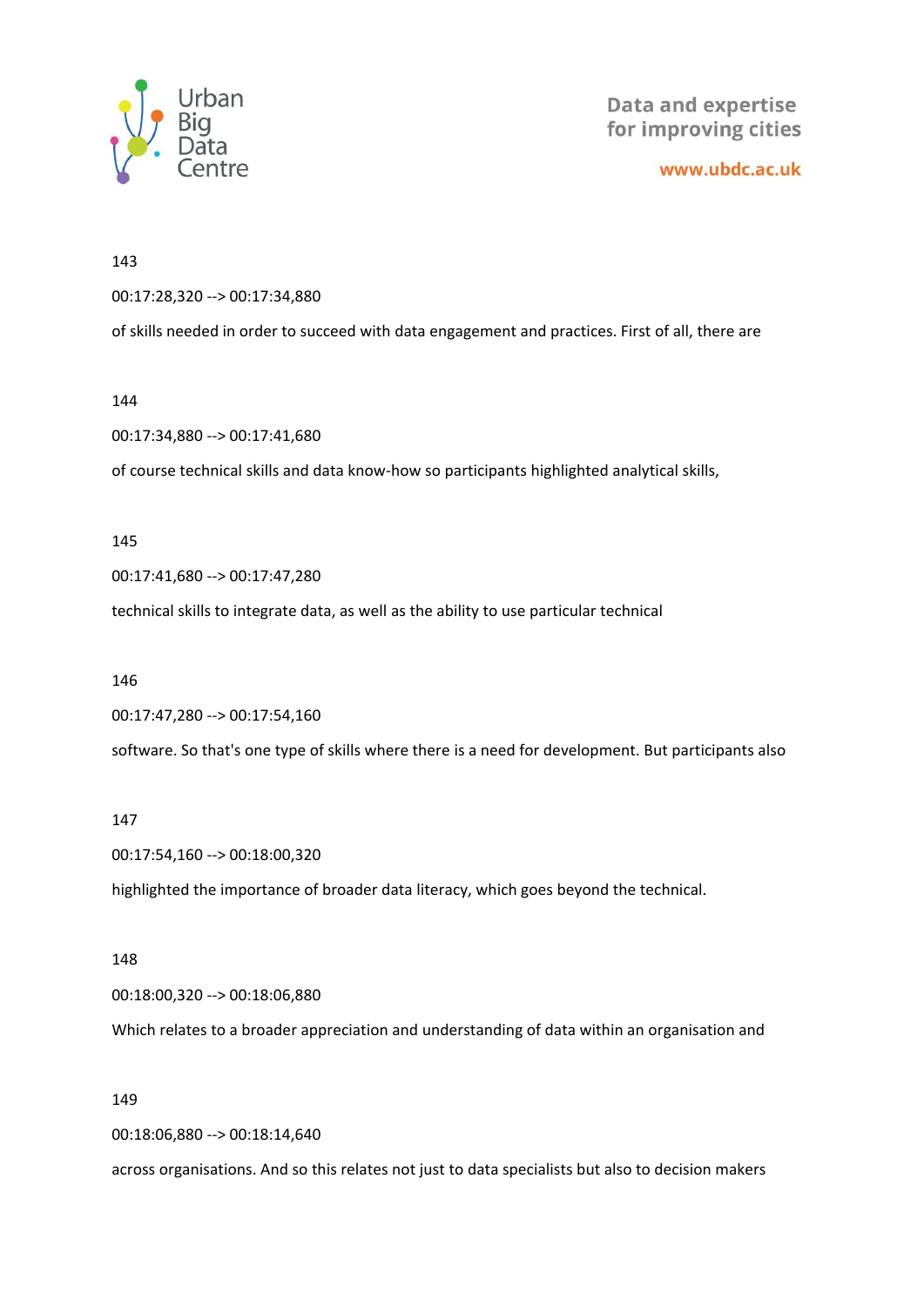

www.ubdc.ac.uk

150

00:18:14,640 --> 00:18:21,840

at different people within the organisation who increasingly have to deal with data. And then

151

00:18:21,840 --> 00:18:28,560

the third point they were making was that given that investment opportunities are often scarce,

152

00:18:28,560 --> 00:18:34,720

we need to have a really good analysis of specific needs so that we can then channel targeted

153

00:18:34,720 --> 00:18:40,960

investment towards these skills developments. And again you can see that reflected on the right.

154

00:18:40,960 --> 00:18:47,040

This is question number 13 from the survey where we presented participants with different

155

00:18:47,680 --> 00:18:54,560

development areas for data capabilities and we asked them to rank the relative importance

156

00:18:54,560 --> 00:18:59,280

now actually one participant in the discussion said "but of course all of these are important"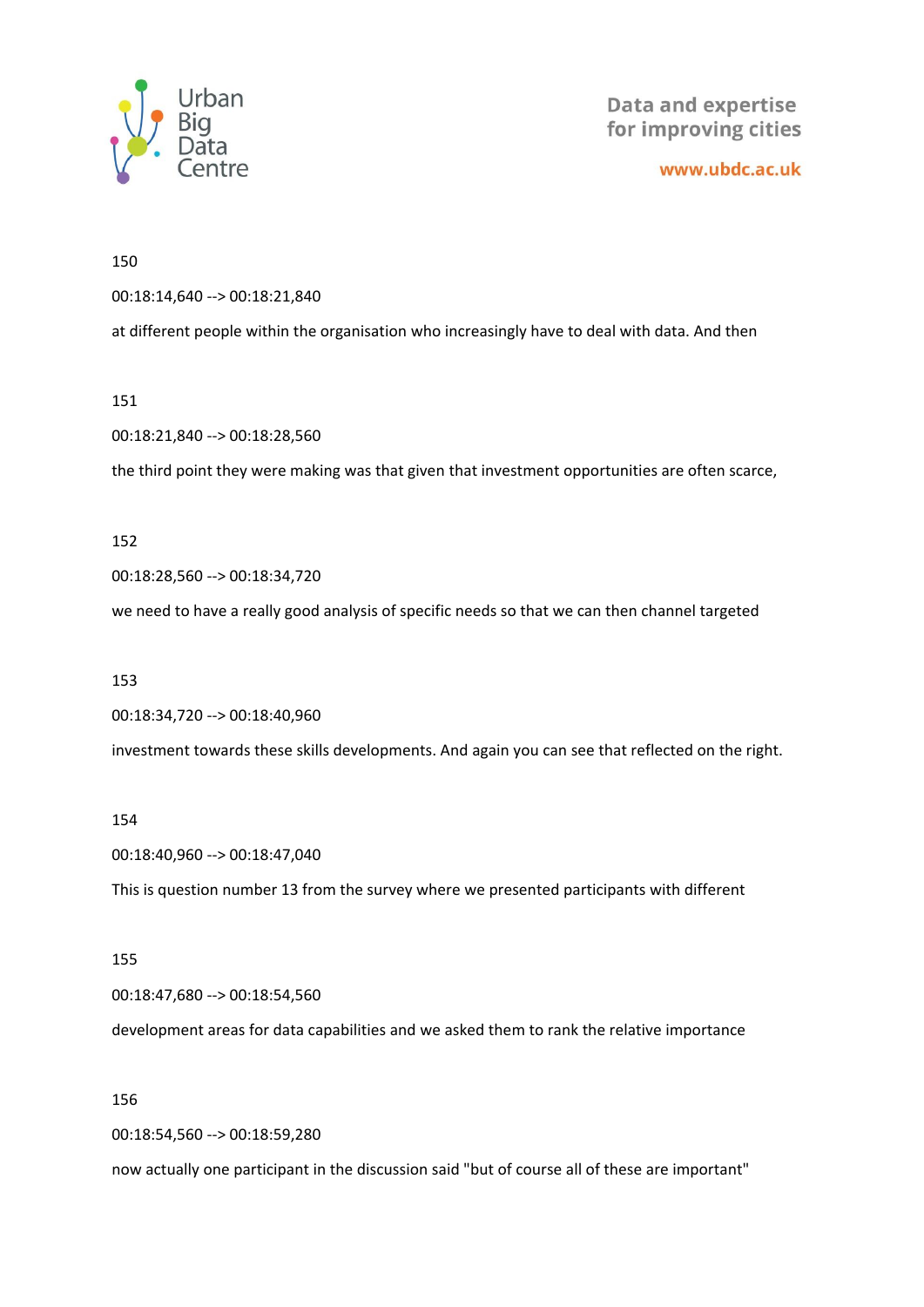

www.ubdc.ac.uk

157 00:18:59,280 --> 00:19:03,600 and that's right but nonetheless it's interesting to see the ranking by the

158

00:19:03,600 --> 00:19:10,480

survey participants. So data analytics, internal data harmonisation top the ranking whereas

159

00:19:10,480 --> 00:19:17,120

data software and human resources were a little bit further down. So, over now to Justine.

160

00:19:18,960 --> 00:19:25,120

Thank you Simon. I'm sorry I'm just going to have to keep my camera off for connection issues but

161

00:19:25,120 --> 00:19:31,120 anyway, hopefully you can still hear me. So let's go to theme number three which connects to

#### 162

00:19:31,120 --> 00:19:39,920

data sharing. And so our research really found that in response to the crisis local

163

00:19:39,920 --> 00:19:46,560

government have experienced an intensification of data sharing and in particular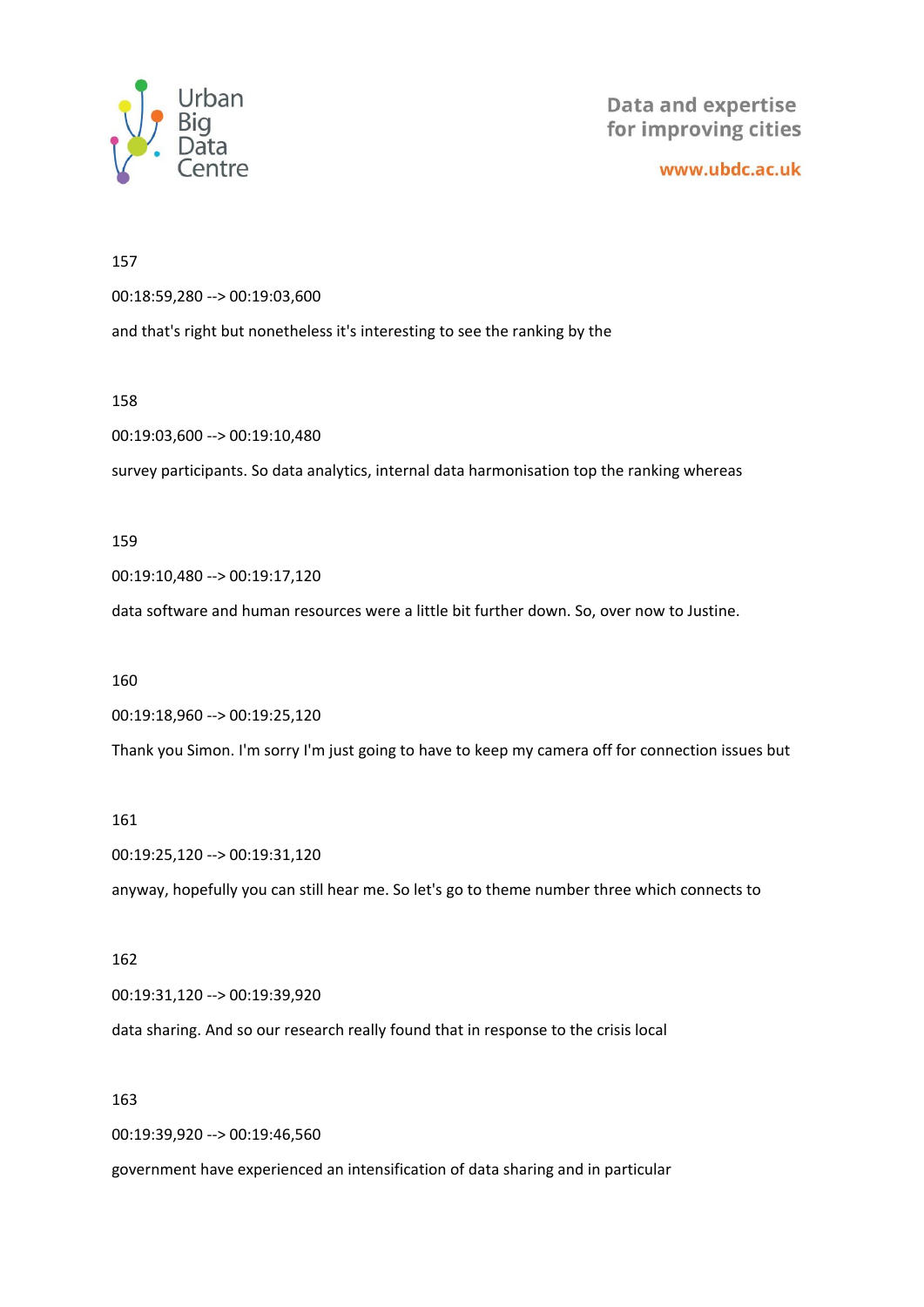

www.ubdc.ac.uk

164

00:19:46,560 --> 00:19:54,240

with public sector organisations. 70% of survey respondents reported an increase in external data

165

00:19:54,240 --> 00:20:00,800

sharing broadly, so that includes public sector organisations but also other sectors. 65%

166

00:20:00,800 --> 00:20:08,080

reported the implementation of data sharing agreements in response to the crisis. And 84%

167

00:20:08,080 --> 00:20:14,560

reported data related collaboration with public sector organisations and 78% with other

168

00:20:14,560 --> 00:20:19,920

Scottish local authorities. There were a lot of sharing and collaboration happening in

169

00:20:19,920 --> 00:20:26,560

response to the crisis. Initially it was more a case-by-case approach to data sharing agreements

170

00:20:26,560 --> 00:20:30,880

to meet the rapid demand for data as we've seen in theme number one.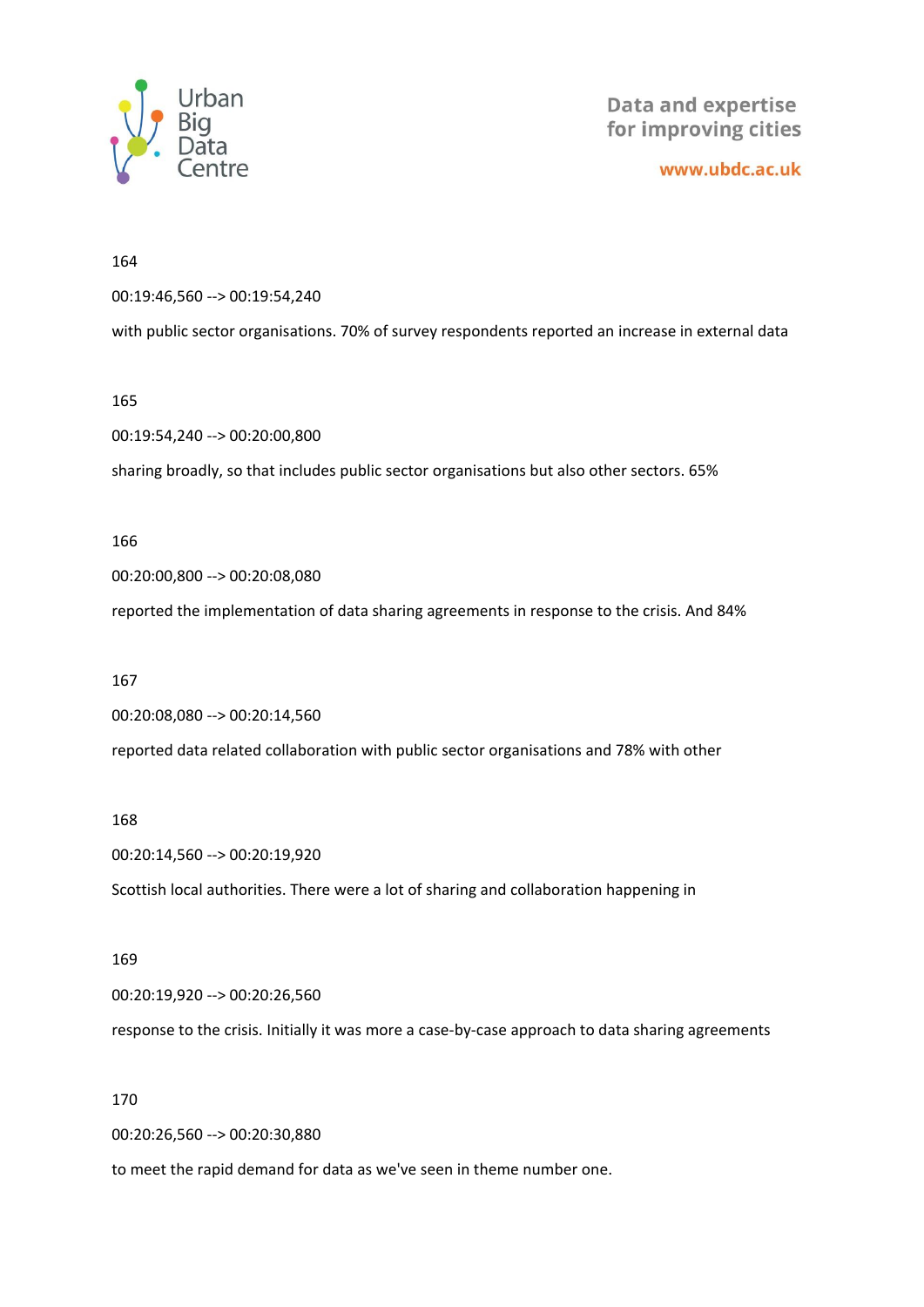

www.ubdc.ac.uk

171

00:20:31,680 --> 00:20:38,560

Participants spoke to uneven access to data and a frequently disjointed approach. However

172

00:20:38,560 --> 00:20:45,520

throughout the crisis we have seen a consolidation of collaboration to coordinate practices in terms

173

00:20:45,520 --> 00:20:52,560

of data sharing agreements for instance with the development and implementation of the data sharing

174

00:20:52,560 --> 00:20:58,080

framework known as the data accord between the local government and NHS, as

175

00:20:58,080 --> 00:21:04,320

well as the sharing of the learning of how to successfully develop a data sharing agreement.

#### 176

00:21:06,400 --> 00:21:13,360

Another key insight that comes out from our research is the data sharing that was

177

00:21:13,360 --> 00:21:19,040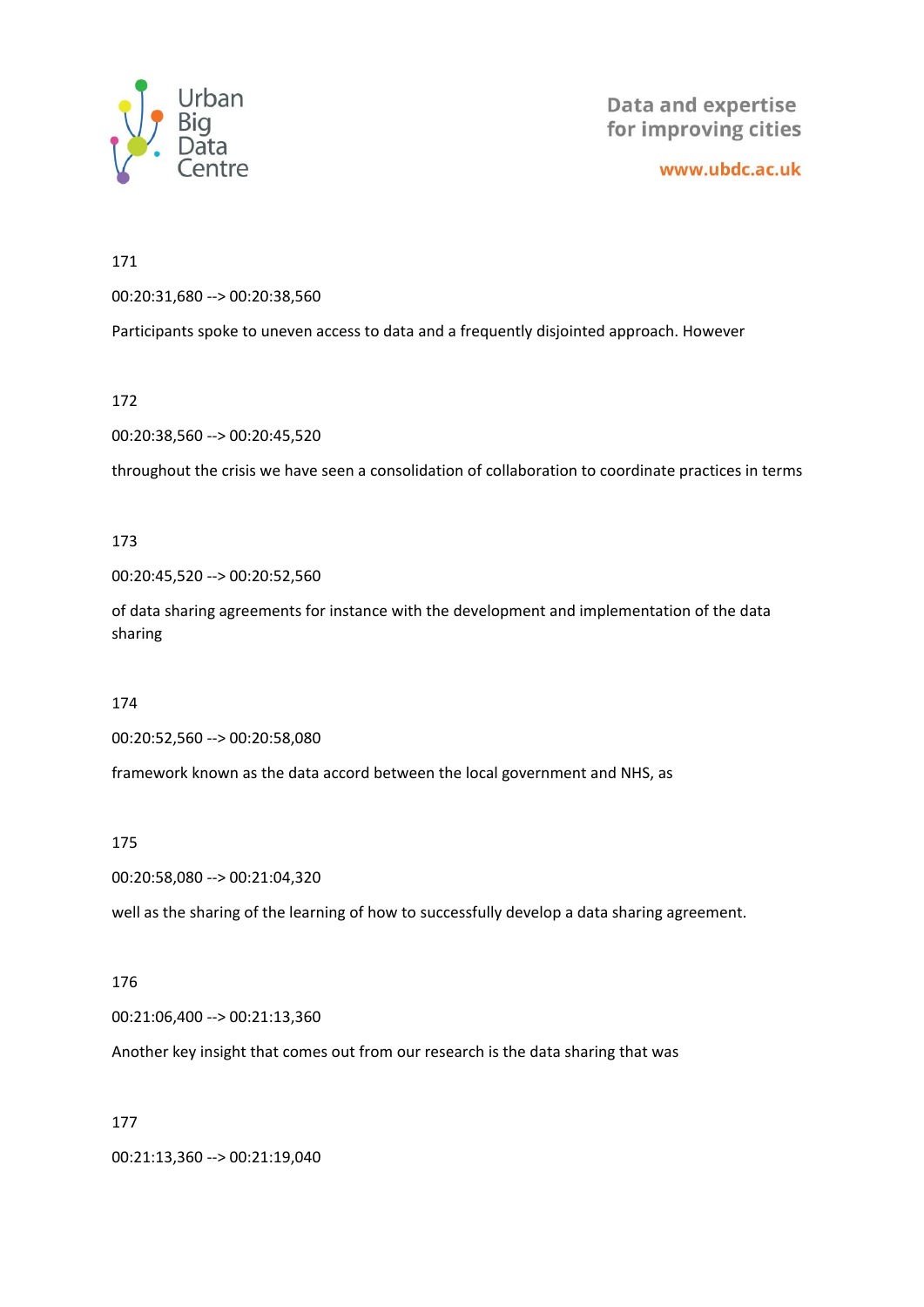

www.ubdc.ac.uk

happening between local government and the third sector. And here we qualify this

178

00:21:19,040 --> 00:21:25,120

as more ad hoc data sharing. So the research shows that there's been a strong engagement

179

00:21:25,120 --> 00:21:30,160

by local authorities with the third sector and in the context of COVID-19. So 80%

180

00:21:30,160 --> 00:21:38,000

of respondents noted that they use data to coordinate volunteering and community responses.

181

00:21:38,000 --> 00:21:43,600

However, during the focus group participants both from local authorities and from the third

182

00:21:43,600 --> 00:21:49,840

sector really put an emphasis on the ad hoc character of the data sharing that was taking

183

00:21:49,840 --> 00:21:54,960

place between local government and third sector. So, you can see here on the right bottom there is

184

00:21:56,480 --> 00:22:01,360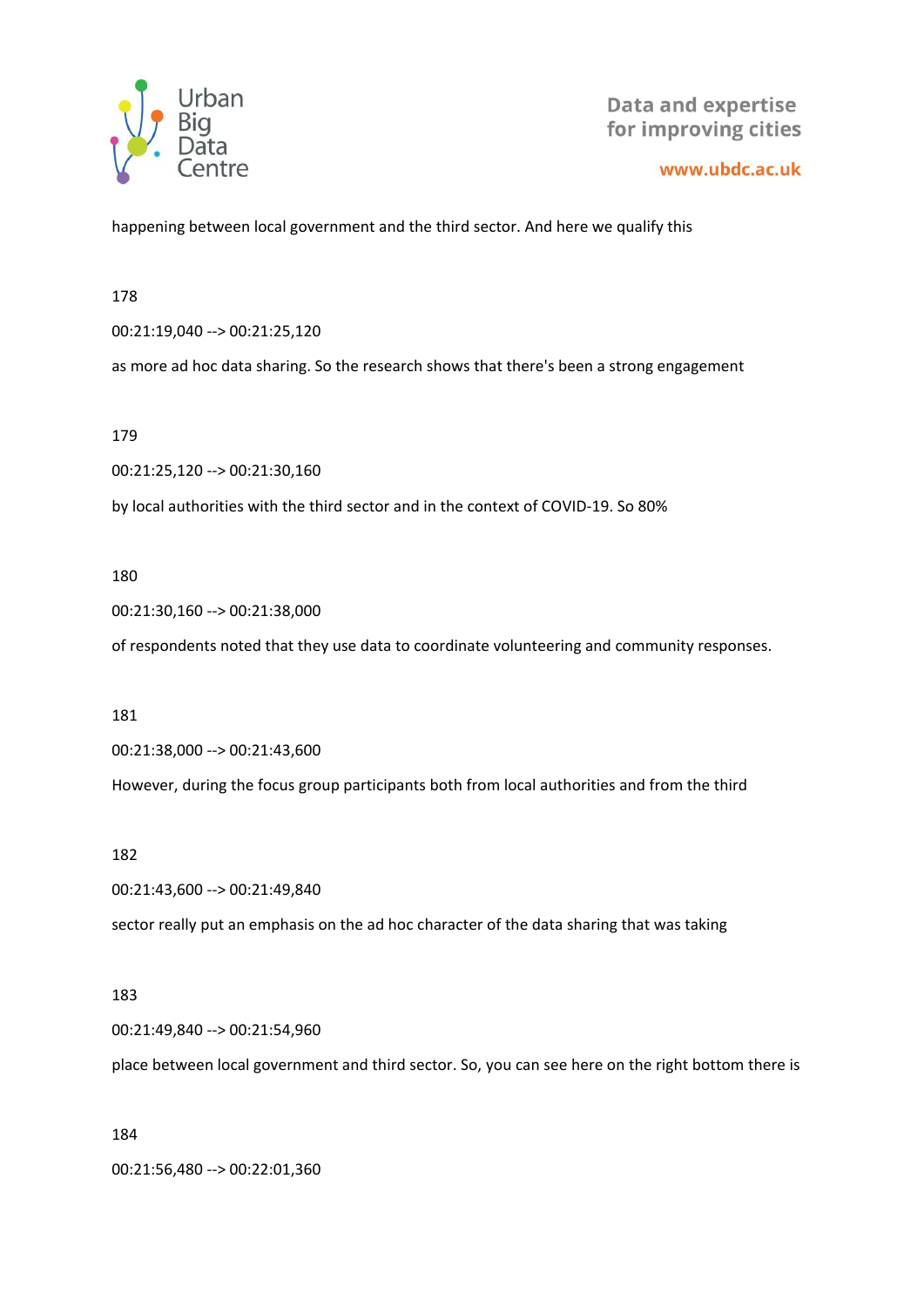

www.ubdc.ac.uk

a quote from the focus group which really puts this emphasis on the fact that data

185

00:22:01,360 --> 00:22:06,960

sharing was taking place but maybe not as systematically or larger scale as it could be.

186

00:22:07,920 --> 00:22:13,280

Furthermore third sector organisations also really talked to the significant burden

#### 187

00:22:13,280 --> 00:22:20,160

that data sharing put on their organisation and some raised concerns also about handling

188

00:22:20,160 --> 00:22:26,320

personal data. And you can see that in the top quote from a third sector organisation saying

#### 189

00:22:26,320 --> 00:22:31,600

that it's really onerous requests that takes a lot of time and sometimes duplicated as well.

#### 190

00:22:32,240 --> 00:22:39,440

So these ad hoc data sharing were also exacerbated by lack of data standards

191

00:22:39,440 --> 00:22:44,560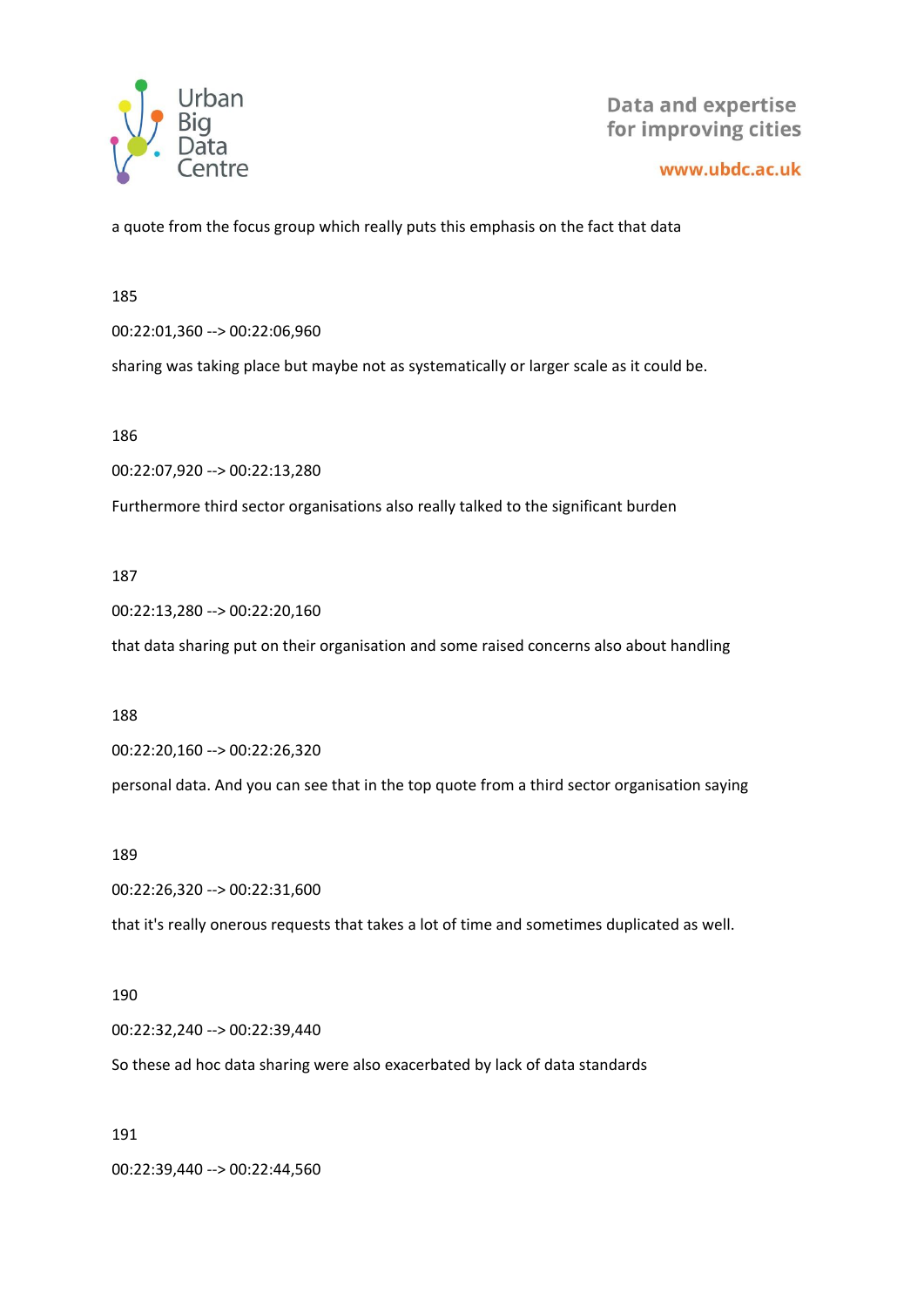

#### www.ubdc.ac.uk

across the third sector, across the local government and between both sectors as well.

192

00:22:46,880 --> 00:22:54,240

So let's now turn to theme four, the fourth and final theme where we invited participants to

193

00:22:54,240 --> 00:23:03,200

reflect on the last 12 months and what we can take from the management of the crisis through

#### 194

00:23:03,760 --> 00:23:12,720

various data engagements and practices as we move through the recovery into the future. And

195

00:23:13,680 --> 00:23:21,120

participants evidently reflected the very difficult times that local government faced

196

00:23:21,120 --> 00:23:27,680

but at the same time they also positively highlighted that the crisis really

#### 197

00:23:27,680 --> 00:23:34,720

helped to open up conversations about data and they thought that across local

198

00:23:34,720 --> 00:23:41,680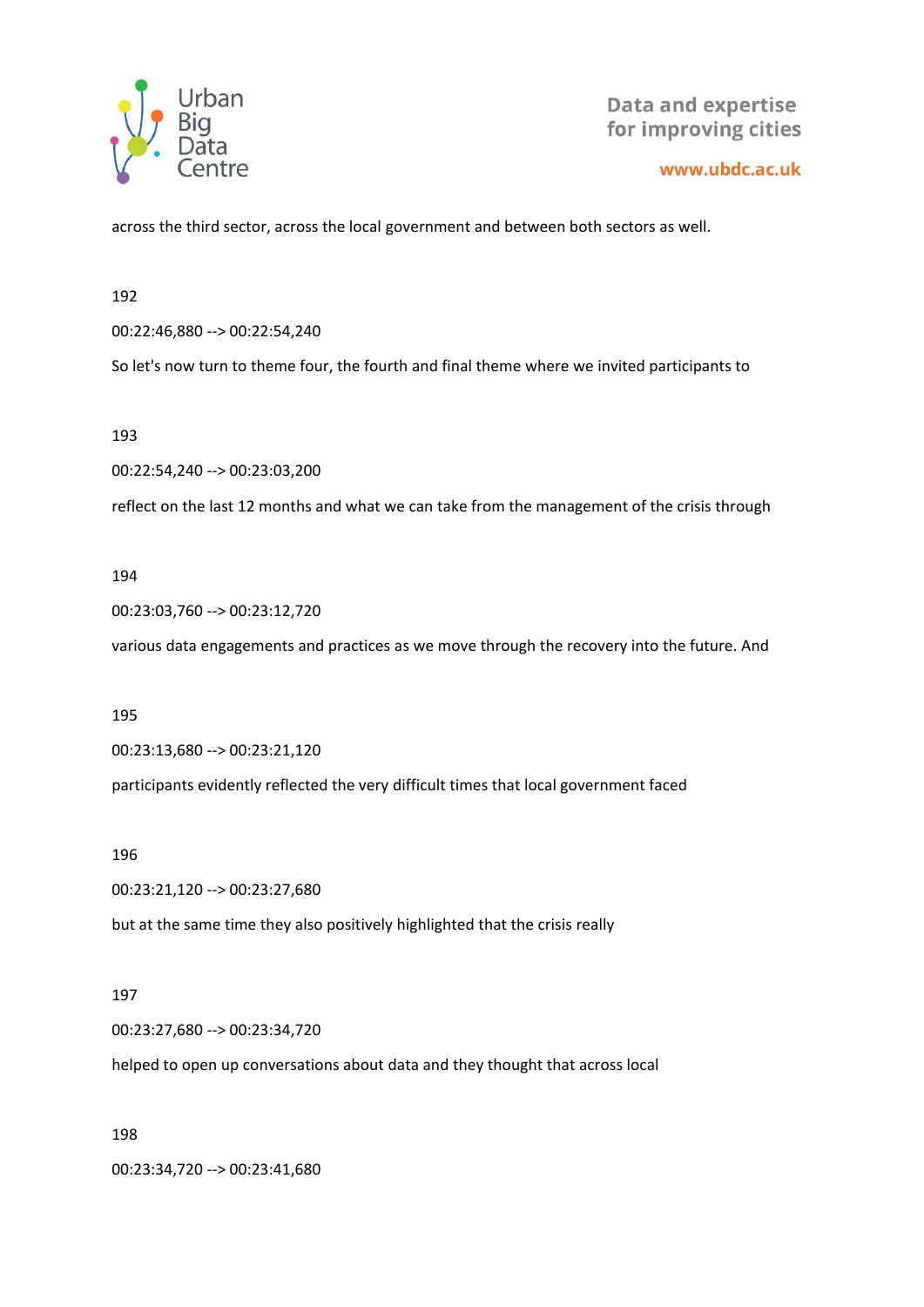

www.ubdc.ac.uk

government now, data was much more broadly recognised; its value, its contribution to

199

00:23:42,640 --> 00:23:50,080

gathering information, making decisions, and that this recognition of the value of data

200

00:23:50,080 --> 00:23:55,760

now extended far beyond small teams of data specialists. So that was seen as really a

201

00:23:55,760 --> 00:24:02,160

positive development. Participants also thought that there was potential to further strengthen

202

00:24:02,720 --> 00:24:09,520

existing collaborative networks, such as the COVID-19 Data Intelligence Network by the Scottish

203

00:24:09,520 --> 00:24:17,840

Government or the Local Government Data Task Force by the Digital Office. Participants also discussed

204

00:24:18,880 --> 00:24:25,840

the opportunity to develop further partnerships and they in particular singled out partnerships

205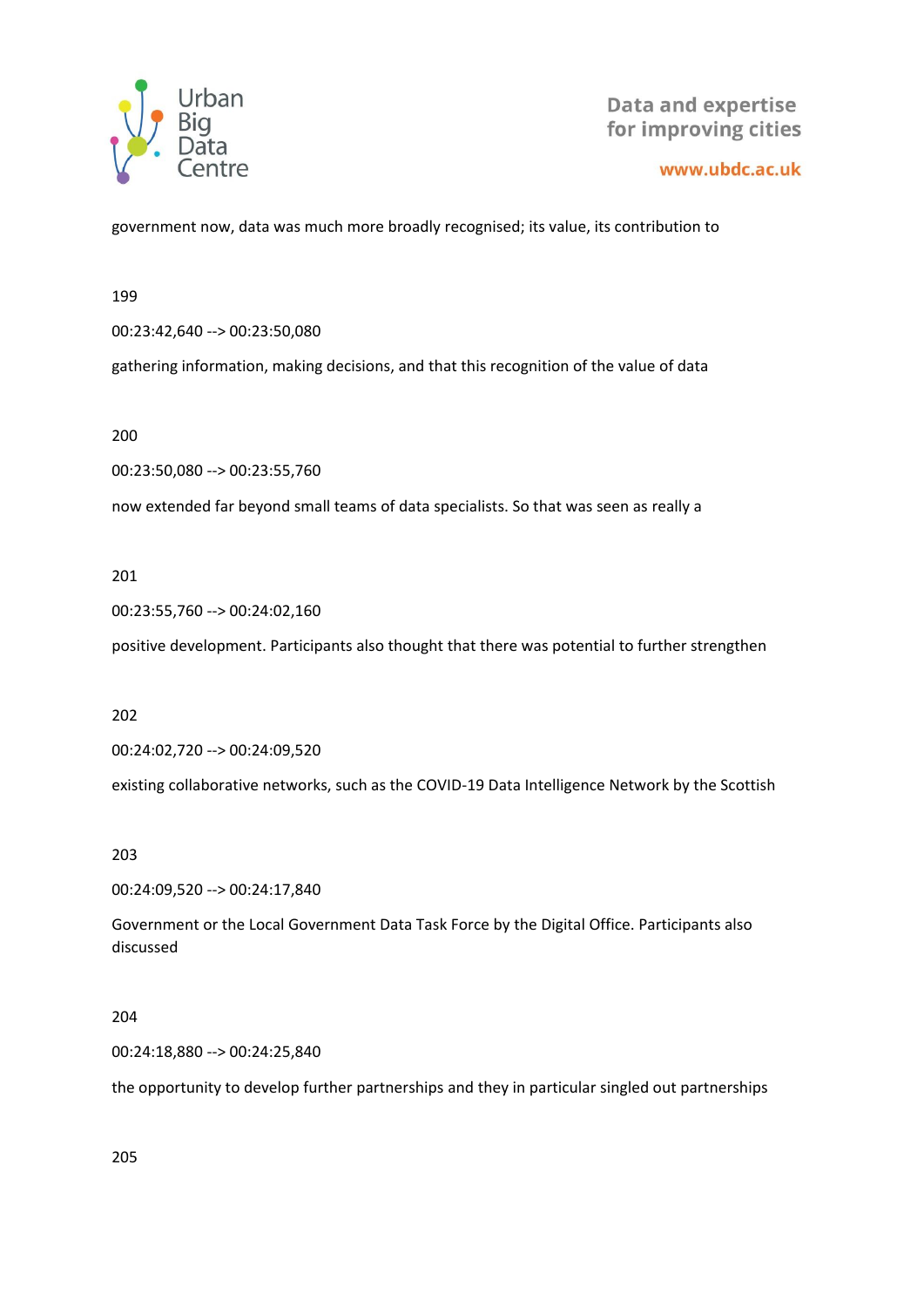

www.ubdc.ac.uk

00:24:25,840 --> 00:24:33,200

with the private sector but also with academia. And that's reflected in the survey question number 16

206

00:24:33,200 --> 00:24:40,960

shown on the right here, where 43% of respondents indicated that collaborating with other

207

00:24:40,960 --> 00:24:48,240

stakeholders was a significant opportunity. And again it's reflected by one of the participants

208

00:24:48,240 --> 00:24:54,560

from a local authority who was saying this, it's what we can do together, it's yes what we can

209

00:24:54,560 --> 00:25:00,800

do individually but actually there's real merit in working together, what we can achieve jointly.

210

00:25:03,200 --> 00:25:12,080

And another broad agreement by the participants was about ultimately the importance of our data

211

00:25:12,080 --> 00:25:20,720

practices being in the public interest. So survey participants indicated that there was already some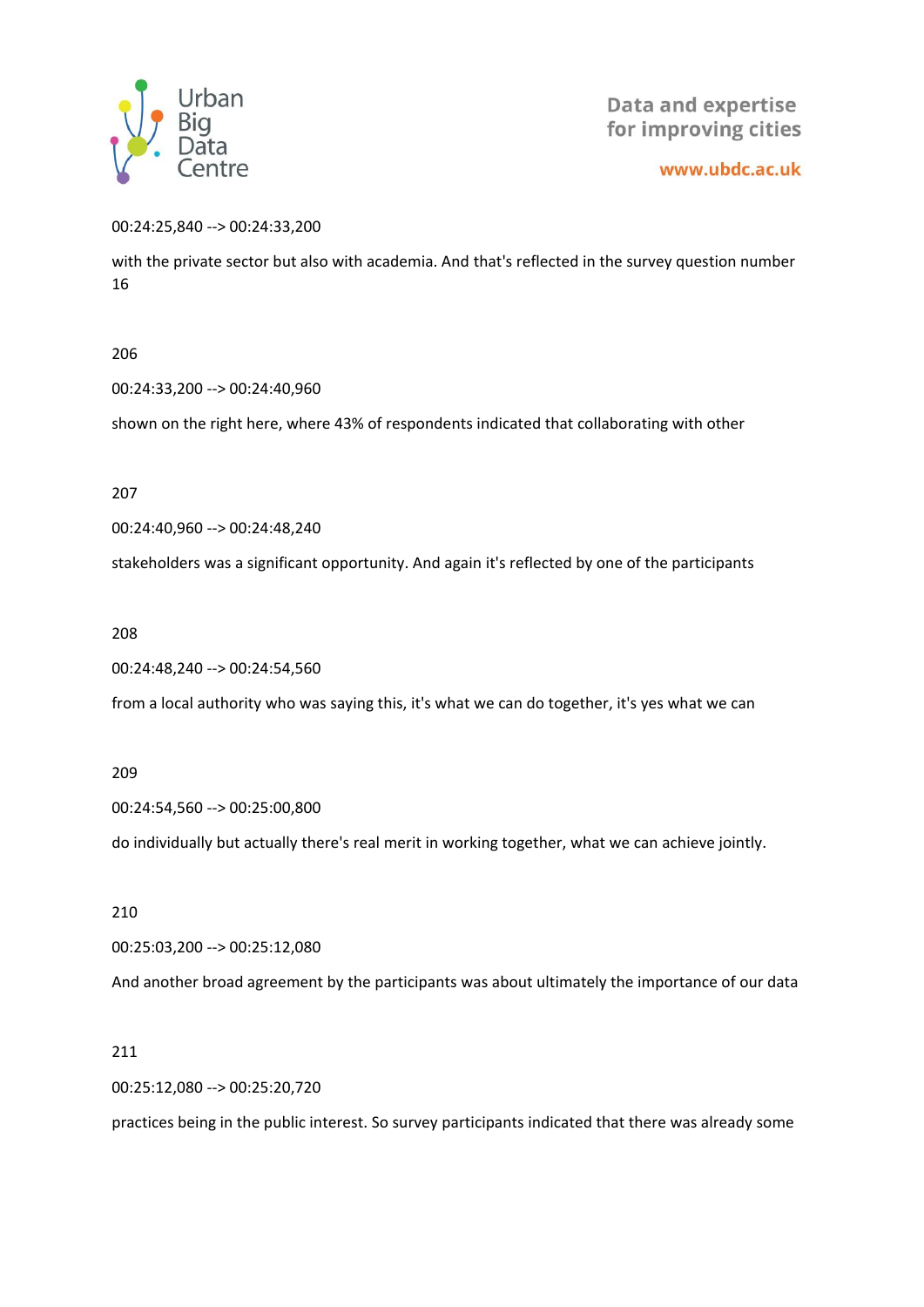

www.ubdc.ac.uk

212

00:25:21,360 --> 00:25:28,320

wider public engagement taking place. 27% reported collaborations with grassroots

#### 213

00:25:28,320 --> 00:25:34,560

organisations and 20% with citizens. But there was also consensus that more could be done

#### 214

00:25:35,200 --> 00:25:41,840

and there was agreement that it was important to demonstrate tangible benefits to the public

#### 215

00:25:41,840 --> 00:25:50,080

in order for the public to embrace data use and to engender public trust. And in this discussion

#### 216

00:25:50,080 --> 00:25:57,920

it was interesting also to hear that rather than each local government proceeding individually

#### 217

00:25:57,920 --> 00:26:04,960

again there is a real benefit in joining forces and they mentioned on a number of

#### 218

00:26:04,960 --> 00:26:11,600

occasions the opportunity of developing and further strengthening the national approach.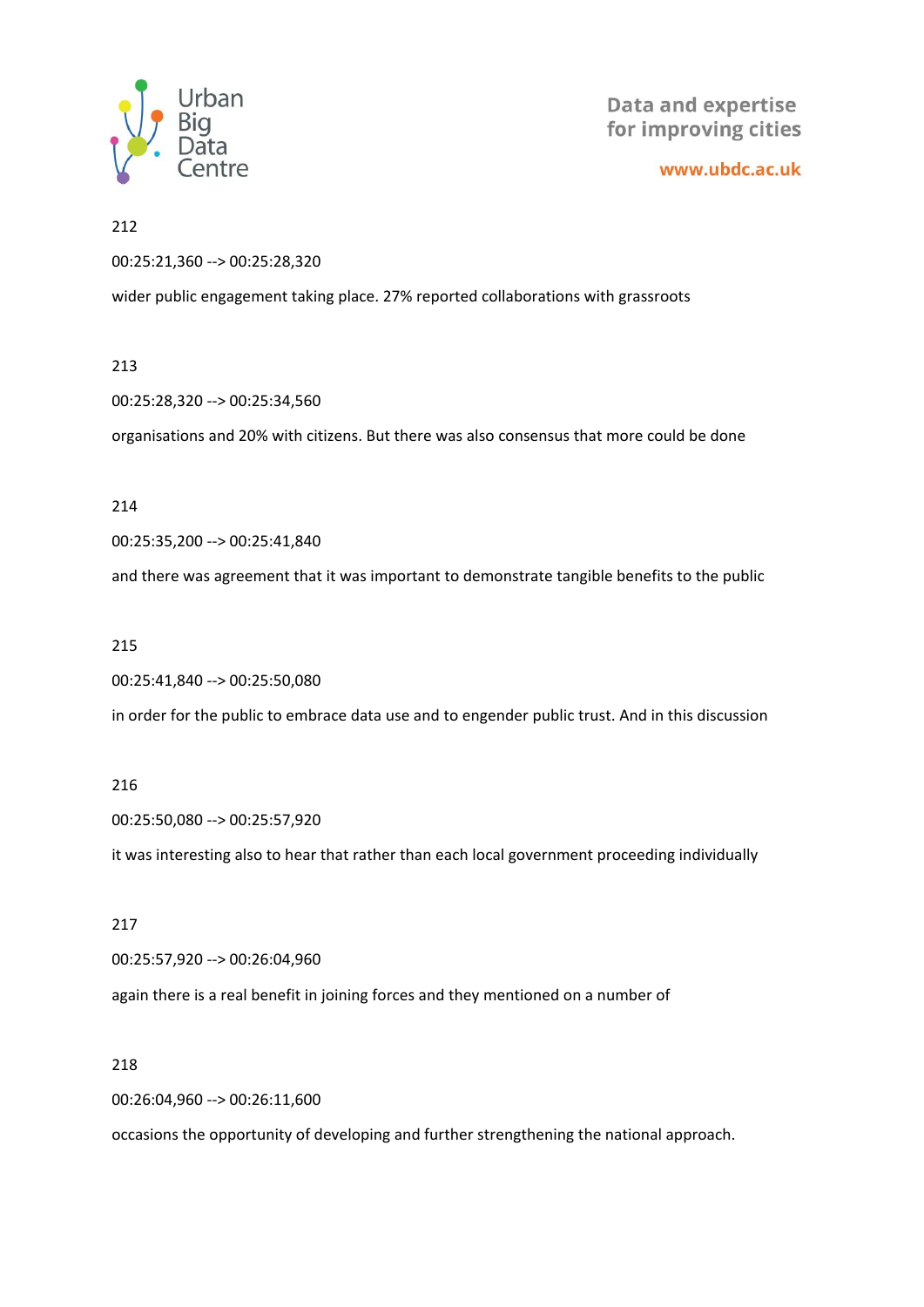

www.ubdc.ac.uk

## 219

00:26:11,600 --> 00:26:19,360

And this is here reflected by this quote from a third sector organisation who really emphasises

# 220

00:26:19,360 --> 00:26:27,040

the importance of a common approach, of common standards ultimately in order to place citizens

# 221

00:26:27,040 --> 00:26:36,240

at the centre of our data practices. Justine please.

Thank you Simon, so drawing on the findings

# 222

00:26:36,240 --> 00:26:41,840

that we have highlighted, and please refer back to the report for more details on these findings,

# 223

00:26:41,840 --> 00:26:48,960

and the report offers a series of recommendations for policy and for practice. So we have clustered

# 224

00:26:48,960 --> 00:26:56,720

them under four headlines. So the first one is around how do we build on a recent achievement? And

# 225

00:26:56,720 --> 00:27:03,120